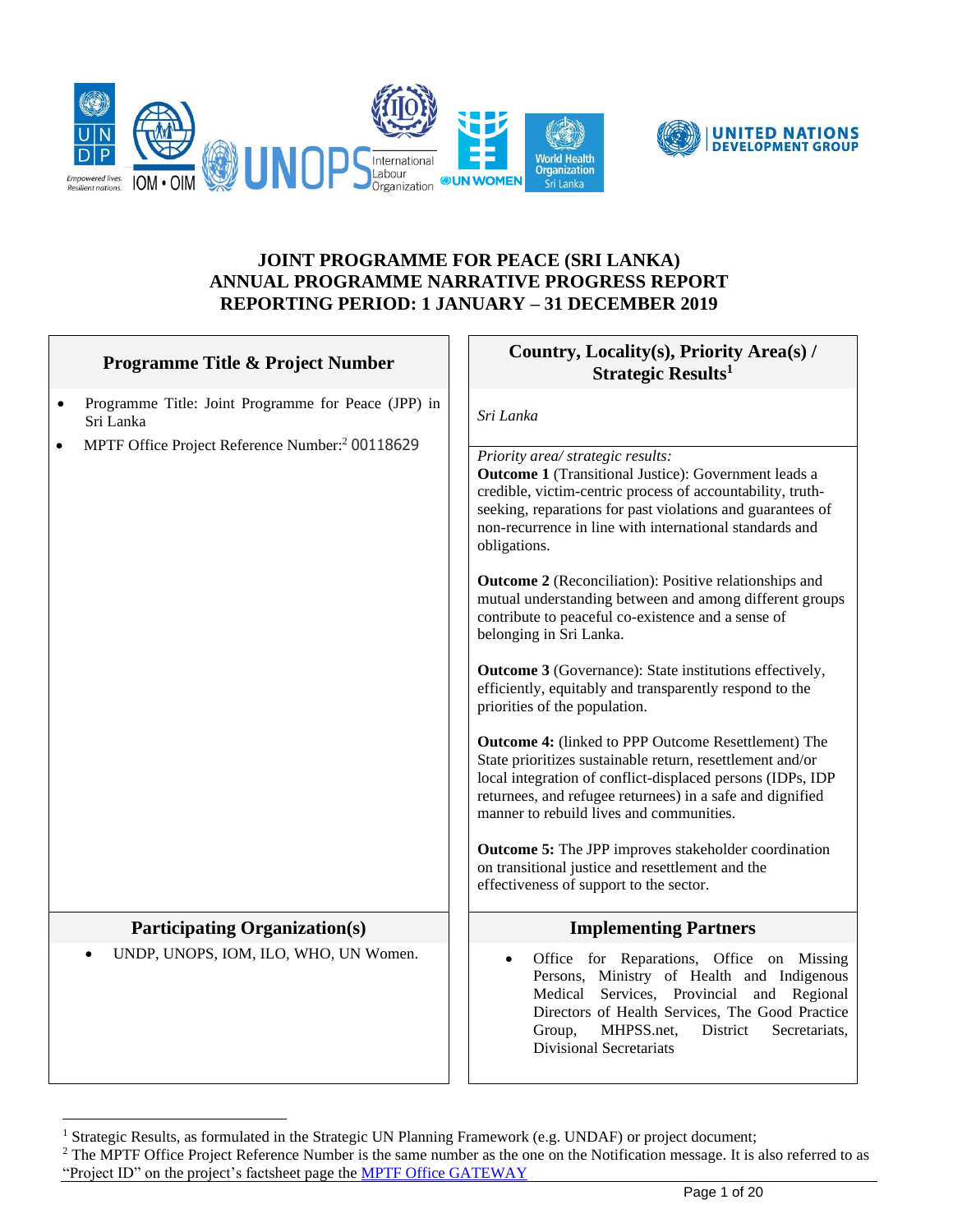| <b>Programme/Project Cost (US\$)</b>                                                                                                                                                                                       | <b>Programme Duration</b>                                                                                                                                                                          |  |
|----------------------------------------------------------------------------------------------------------------------------------------------------------------------------------------------------------------------------|----------------------------------------------------------------------------------------------------------------------------------------------------------------------------------------------------|--|
| Total approved budget as per project<br>document:<br><b>JP Contribution</b> <sup>3</sup> : USD $1,941,378$<br>• UNDP: USD 932,439<br>• UNW: USD 140,00<br>• UNOPS: USD 405,383<br>• IOM: USD 343,878<br>• WHO: USD 119,577 | Overall Duration 36 <i>months</i>                                                                                                                                                                  |  |
| <b>Other contributions</b><br>USD 550,000 by US State Department                                                                                                                                                           | Start Date <sup>4</sup> 11.11.2019                                                                                                                                                                 |  |
|                                                                                                                                                                                                                            | Original End Date <sup>5</sup> : $01.04.2022$                                                                                                                                                      |  |
|                                                                                                                                                                                                                            | Current End date <sup>6</sup> : 01.04.2022                                                                                                                                                         |  |
| <b>TOTAL: 2,491,378</b>                                                                                                                                                                                                    |                                                                                                                                                                                                    |  |
| Programme Assessment/Review/Mid-Term Eval.                                                                                                                                                                                 | <b>Report Submitted By</b>                                                                                                                                                                         |  |
| Assessment/Review - if applicable <i>please</i> attach<br>$\Box$ Yes $\Box$ No Date: dd.mm.yyyy<br>Mid-Term Evaluation Report – if applicable please attach<br>Yes $\Box$ No Date: dd.mm.yyyy<br>$\Box$                    | Name: Hanaa Singer<br>$\circ$<br>Title: Resident Coordinator (UN Sri Lanka)<br>$\circ$<br>Participating Organization (Lead): UNRCO<br>$\circ$<br>Email address: hanaa.singer@one.un.org<br>$\circ$ |  |

<sup>&</sup>lt;sup>3</sup> The MPTF or JP Contribution, refers to the amount transferred to the Participating UN Organizations (PUNO), which is available on the [MPTF Office](http://mdtf.undp.org/) GATEWAY

<sup>&</sup>lt;sup>4</sup> The start date referred here is the date of the first transfer of the funds from the MPTF Office as Administrative Agent. Transfer date is available on the MPTF [Office GATEWAY.](http://mdtf.undp.org/) However, please note that the joint programme was established in April 2019. <sup>5</sup> As per approval of the original project document by the relevant decision-making body/Steering Committee.

<sup>&</sup>lt;sup>6</sup> If there has been an extension, then the revised, approved end date should be reflected here. If there has been no extension approved, then the current end date is the same as the original end date. The end date is the same as the operational closure date which is when all activities for which a Participating Organization is responsible under an approved MPTF / JP have been completed. As per the MOU, agencies are to notify the MPTF Office when a programme completes its operational activities.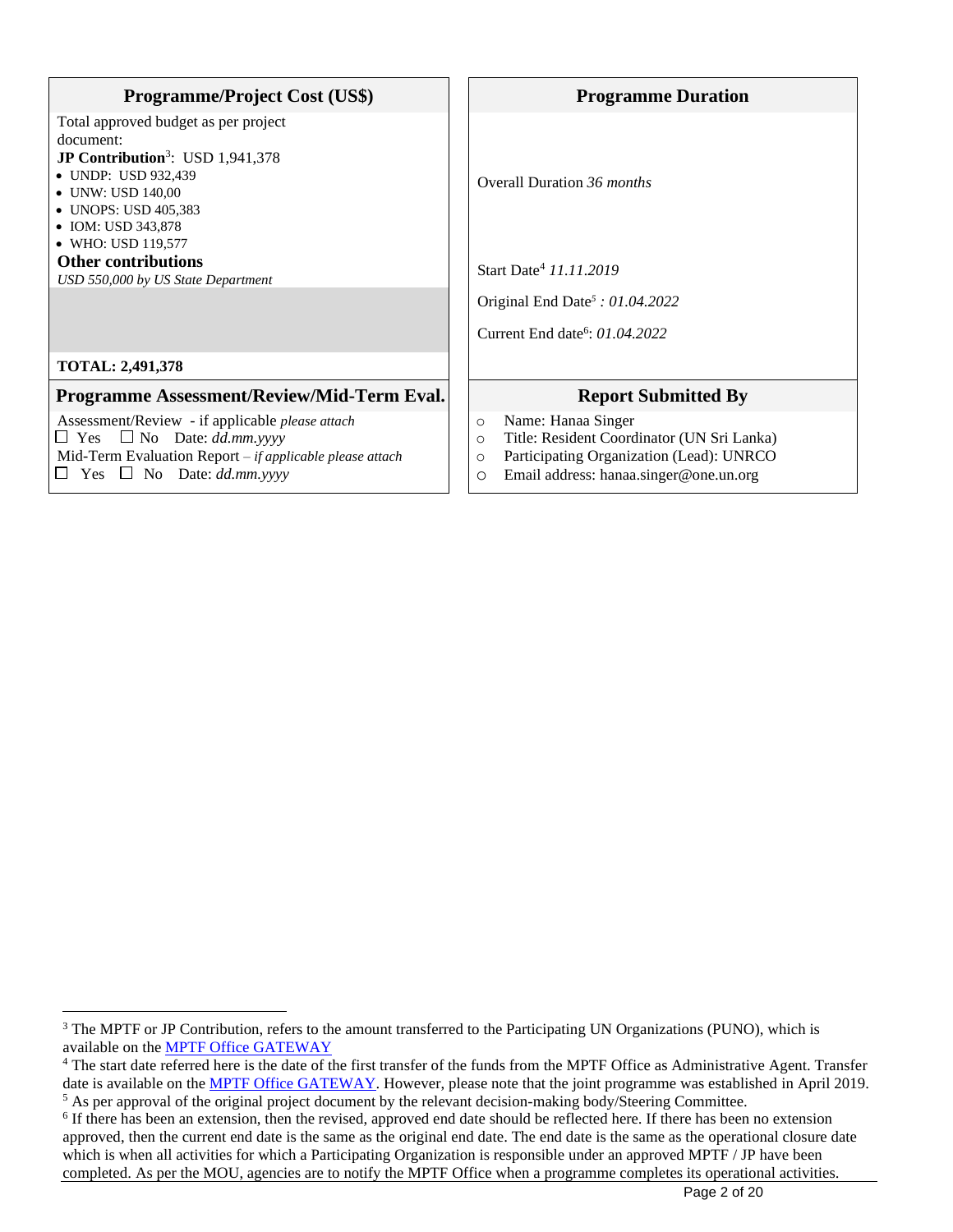## **List of Abbreviations**

- AA Administrative Office
- **CBO** Community Based Organizations
- **GPS** Global Positioning System
- **IDPs** Internally Displaced Persons
- **ILO** International Labour Organization
- **IOM** International Organization for Migration
- **JPP** Joint Programme for Peace
- **MHPSS.net** Mental Health & Psychosocial Support Network
- **MOJ**-Ministry of Justice
- **MPTF –** Multi- Partner Trust Fund
- **MPTFO** Multi-Partner Trust Fund Office
- **OBM** Outboard Motor
- **OHCHR** Office of the United Nations High Commissioner for Human Rights
- **OMP** Office on Missing Persons
- **OR** Office for Reparations
- **PPP-** Peacebuilding Priority Plan
- **PUNO –** Participating United Nations Organization
- **SC – Steering Committee**
- **SCRM** Secretariat for Coordinating Reconciliation Mechanisms
- **TJ** Transitional Justice
- **UN** United Nations
- **UN Women** United Nations Entity for Gender Equality and the Empowerment of Women
- **UNDP** United Nations Development Programme
- **UNV** United Nations Volunteers
- **WHH** Women Headed Households
- **WHO** World Health Organization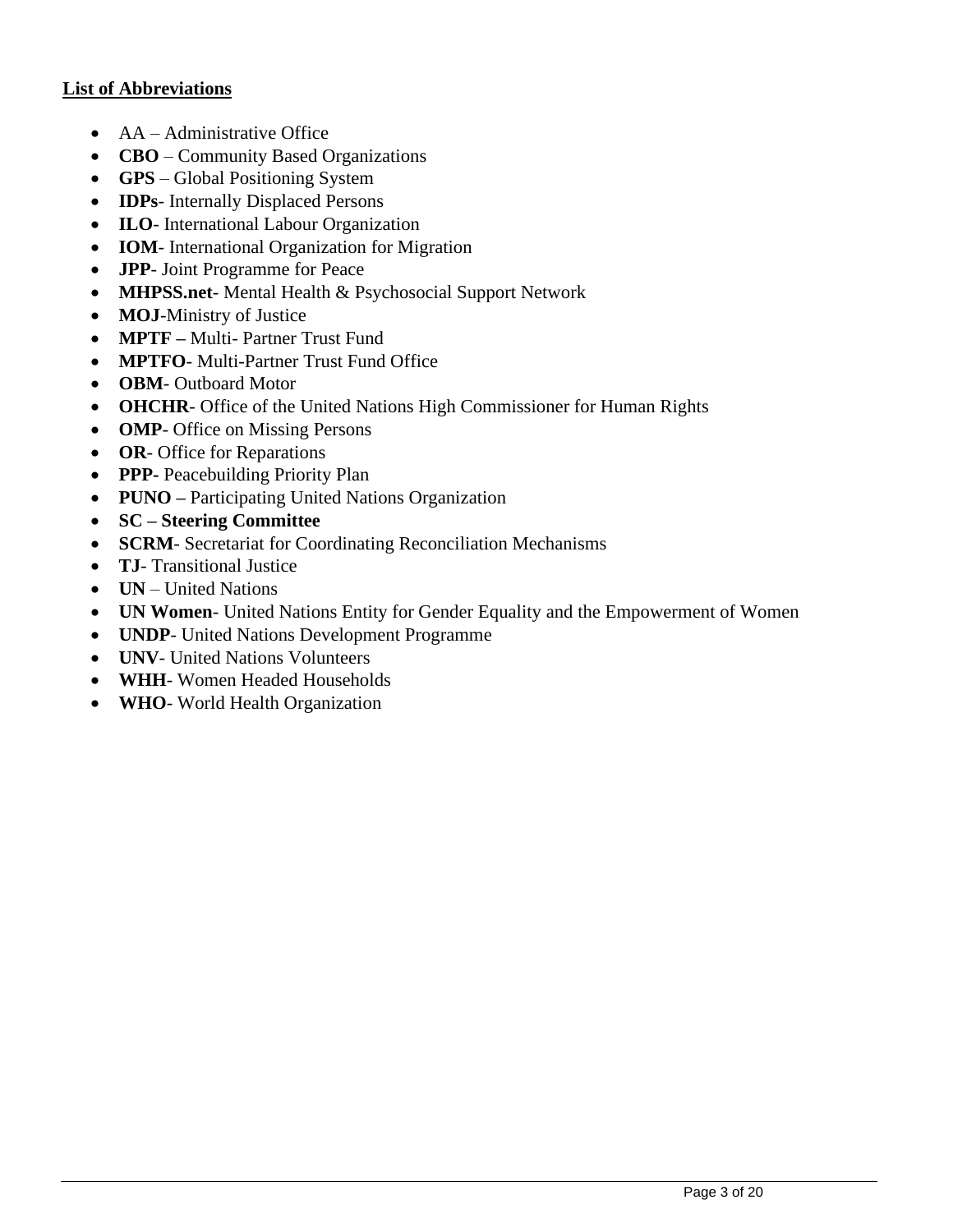## **EXECUTIVE SUMMARY**

This Consolidated Annual Narrative Report under the 'Joint Programme for Peace (JPP) in Sri Lanka' covers the period from 1 January to 31 December 2019. This report is in fulfilment of the reporting requirements set out in the Standard Administrative Arrangement (SAA) concluded with the Donors. In line with the Memorandum of Understanding (MOU) signed by Participating UN Organizations (PUNOs), the report is consolidated based on information, data and financial statements submitted by Participating Organizations. It is neither an evaluation of the Joint Programme nor an assessment of the performance of the Participating Organizations. The report provides the Steering Committee (SC) with a comprehensive overview of achievements and challenges associated with the Joint Programme, enabling it to make strategic decisions and take corrective measures, where applicable.

The Multi-Partner Trust Fund Office (MPTF Office) of the United Nations Development Programme (UNDP) serves as the Administrative Agent (AA) for the pass-through funded portion of the Joint Programme. The MPTF Office receives, administers and manages contributions from the Contributors, and disburses these funds to the Participating Organizations in accordance with the decisions of the SC.

Peacebuilding and the "Sustaining Peace" agenda<sup>7</sup> is a key objective for the United Nations system and is a priority as part of the UN's prevention agenda, globally, and in Sri Lanka. In a fluid political and operational context following the emergence of a) new conflict drivers, b) low economic growth, c) elections and d) changes in government, the Joint Programme for Peace (JPP) faced some challenges but is now successfully grounded.

While formulation of the JPP was completed in the second quarter of 2019, the politico-constitutional crisis in late 2018 created a context of ongoing political uncertainty with challenging ramifications for the programme. Of these, the most important was the possibility that the government of Sri Lanka might withdraw from the UN Human Rights Council Resolution 30/1 and disengage from some, but not all, important peacebuilding initiatives. Additionally, the burst violent extremism associated with the Easter Attacks in April 2019 further complicated the operating environment. Finally, while the JPP was approved in April 2019, funds were not disbursed to the participating UN agencies at country level in Sri Lanka until November and December 2019. This was owing to delay encountered in obtaining approval for the finalized workplan by relevant stakeholders and delay in disbursements of funds to the MPTF by donor partners. This culminated in a delayed start to the JPP. Therefore, many of the results for 2019 can only be fully reported during the 2020 reporting cycle. Consequently, 2019 can best be viewed as a successful foundational phase, in a challenging period.

Despite the above mentioned delays and disruptions in the operating context, the JPP achieved key results in consolidation, expansion, and outcomes under the first two pillars (transitional justice and resettlement) that became operational. These are primarily associated with a) support to the Office of Mission Persons (OMP), b) establishing the way forward for key resettlement initiatives, and c) onboarding of key personnel in the Office of Reparations (OR) among other interventions; of which the details are provided below.

At an overall programme level, there was success in establishing foundations for the future, developing positive working relations with implementing partners, and consolidating and broadening support from the donor community to reinforce the JPP.

<sup>7</sup> <https://www.un.org/peacebuilding/content/report-secretary-general-peacebuilding-and-sustaining-peace>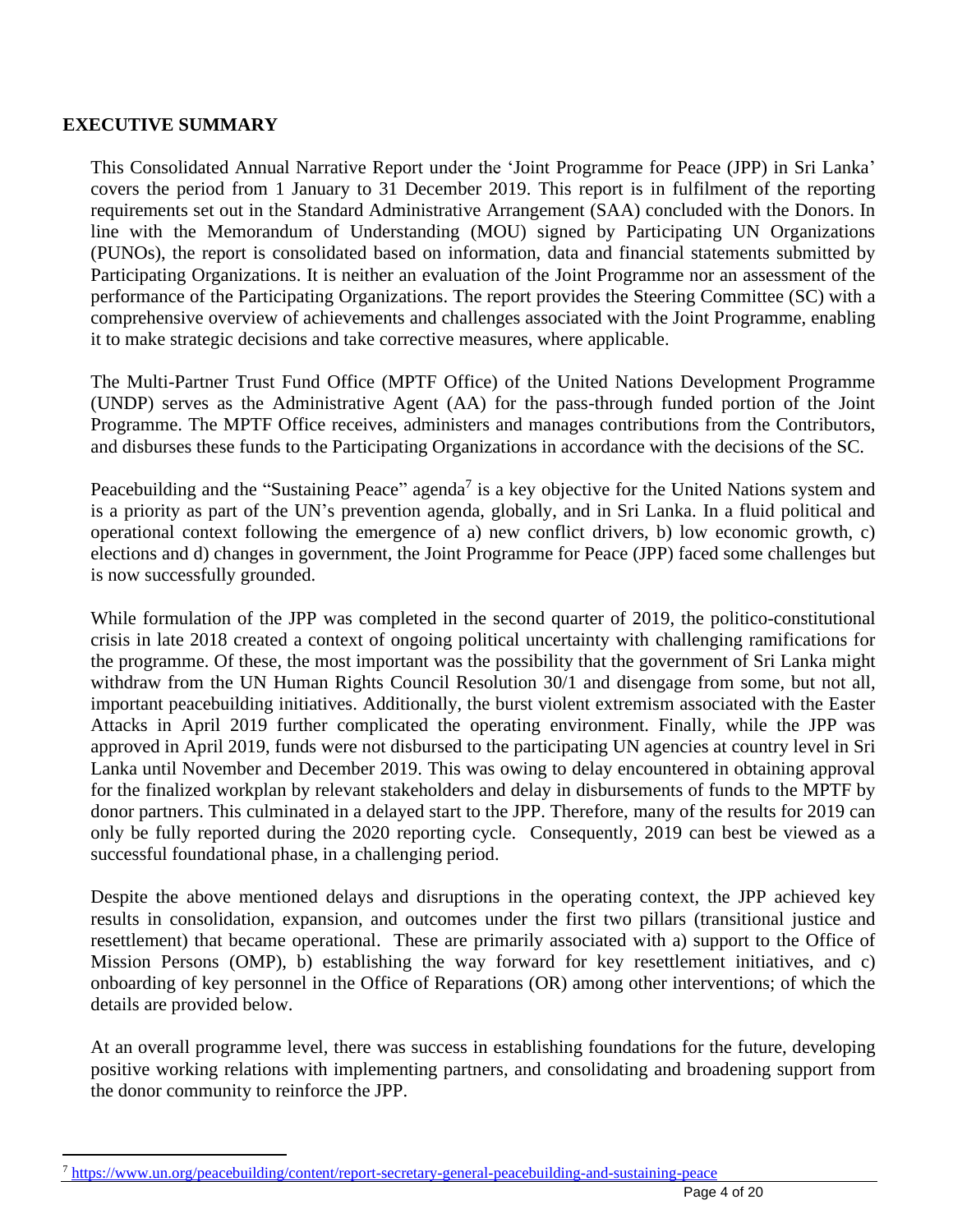# **I. Purpose**

The JPP aims to contribute to efforts in building sustainable peace in Sri Lanka. This is achieved through harnessing support from multiple partners for strategic, coherent and sustainable support to fast-track the advancement of priority transitional justice and confidence building measures. It is constructed to support priority areas identified by the Peacebuilding Priority Plan (PPP) which is scheduled to end in late 2020. The following outlines the PPP Outcomes, the linked JPP Outputs and a stand-alone JPP Outcome as outlined in the results framework of the JPP:

**PPP Outcome 1 (Transitional Justice)**: Government leads a credible, victim-centric process of accountability, truth-seeking, reparations for past violations and guarantees of non-recurrence in line with international standards and obligations.

**JPP Output 1**: The UN in Sri Lanka provides strategic, coherent, timely and targeted support to the Government of Sri Lanka's existing and emerging transitional justice mechanisms.

**PPP Outcome 2 (Reconciliation)**: Positive relationships and mutual understanding between and among different groups contribute to peaceful co-existence and a sense of belonging in Sri Lanka.

**JPP Output 2:** The UN in Sri Lanka provides strategic, coherent, timely and targeted support to strengthen reconciliation and social cohesion

**PPP Outcome 3 (Governance):** State institutions effectively, efficiently, equitably and transparently respond to the priorities of the population.

**JPP Output 3:** Has yet to be resourced.

**PPP Outcome 4 (Resettlement and Durable Solutions):** The State prioritizes sustainable return, resettlement and/or local integration of conflict-displaced persons (IDPs, IDP returnees, and refugee returnees) in a safe and dignified manner to rebuild lives and communities.

**JPP Output 4:** The UN in Sri Lanka provides strategic, coherent, timely and targeted support towards the resettlement process in the Northern Province and Eastern Province with an emphasis on ensuring durable solutions and promoting confidence in the process.

**JPP Outcome 5:** The JPP improves stakeholder coordination on transitional justice and resettlement and the effectiveness of support to the sectors.

## **II. Results**

## **i) Narrative reporting on results:**

In **Transitional Justice**, the Office of Mission Persons (OMP) was able to expand its outreach through both regional presence and mass communications, supported initially by the peacebuilding fund (PBF) and then by the JPP. This has helped achieve positive macro-level outcomes including increasing national awareness and confidence in the OMP. Increase in awareness/confidence has grown from 43% of respondents in 2018 as compared to 52% in 2019 according to the annual peacebuilding surveys. Surveys also show 56% of respondents believing that OMP will resolve the concerns faced by the families of the disappeared. The OMP's communications efforts also reached 1 million people on social media, and it opened two regional offices in Matara and Mannar which have been jointly supported by the PBF and the JPP. The OMP was also successful influencing the provision of Rs. 6000 relief payments to individuals holding a Certificate of Absence or to those holding a Certificate of Death where the reason for death is listed as "disappearance" through the Government. The commissioners for the Office of Reparations (OR) have been appointed and support has been rendered through a workshop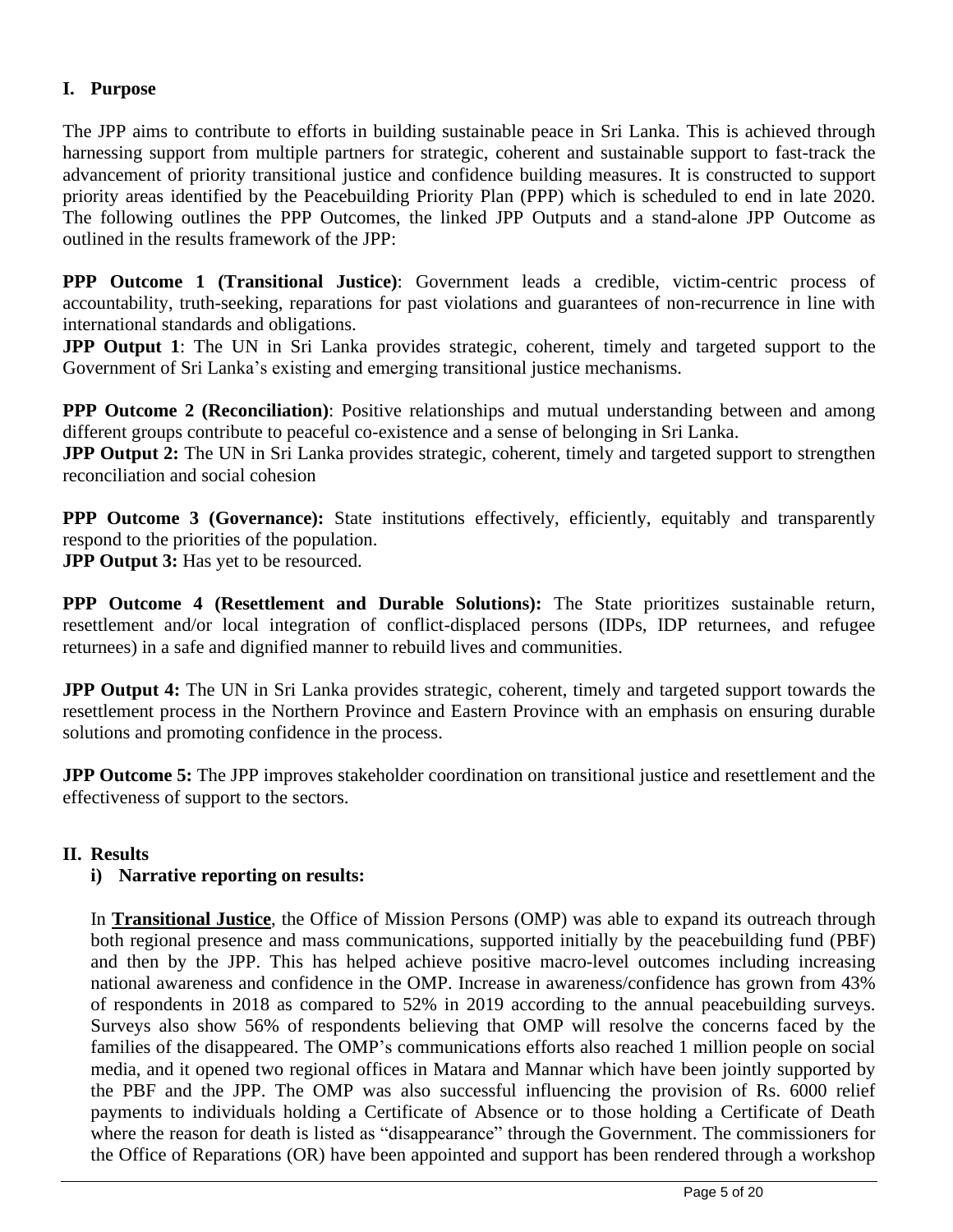on best practices related to data gathering for reparations. In terms of the development of a communications strategy for the OR and effective implementation of its functions, IOM has supported the onboarding of a JPP funded UNV focusing on communication.

**Resettlement** was the pillar most affected by the process delays in financial disbursements. However, laying the groundwork to support the formation of community-based organizations (CBOs), innovative income generation opportunities, and new resettled communities is already complete. Capacity assessments for 63 CBOs in Jaffna, Kilinochchi, Mullaitivu and Trincomalee have been completed. The JPP has made progress in its resettlement component especially with respect to the technical trainings provided for communities in marketing and skills development. Some 82 individuals have benefited from skills development and training on palmyrah handicraft, business coaching and marketing abilities related to innovative income generation opportunities against a planned target of 240. Meanwhile, 75 beneficiaries of newly resettled communities have benefitted from with quick-win support measures in agriculture and animal husbandry against a planned target of 260 thus far. It is expected that this area of work will yield considerable results in 2020.

Significant progress has been made with respect to the JPP's aim of harmonizing UN coordination and peacebuilding programmes with donor support. Furthermore, expanding member states' support has also witnessed support from an increasing number of development partners (namely the United Kingdom, Australia, Canada, Switzerland and the United States). This support has also enabled the commencement of the reconciliation/social cohesion pillar of the JPP.

Under the **Reconciliation/social cohesion** pillar the development and implementation of the language and public service delivery survey has yielded interesting insights. This will be useful for programming in ensuring equality and equity is areas of public service delivery and has seen government interest in expanding in the scope of institutions surveyed.<sup>8</sup>

Furthermore, despite the government's decision to withdraw from co-sponsorship of the UNHRC resolution 30/1, it has expressed that it intends to step up national efforts to achieve Agenda 2030 and the Sustainable Development Goals (SDG). The SDG framework is grounded in a human rights-based approach to development and includes significant avenues for working on peacebuilding and driving the sustaining peace agenda going forward in coming years. This provides for a potential avenue for reframing the JPP in a manner which sees convergence of interests and agendas between the Government, the United Nations, and development partners.

 $8$  Languages Service Delivery Survey (Pilot) was conducted to measure the level of compliance by public institutions of the official language policy; which requires all state offices and government departments to offer services in English, Sinhala and Tamil.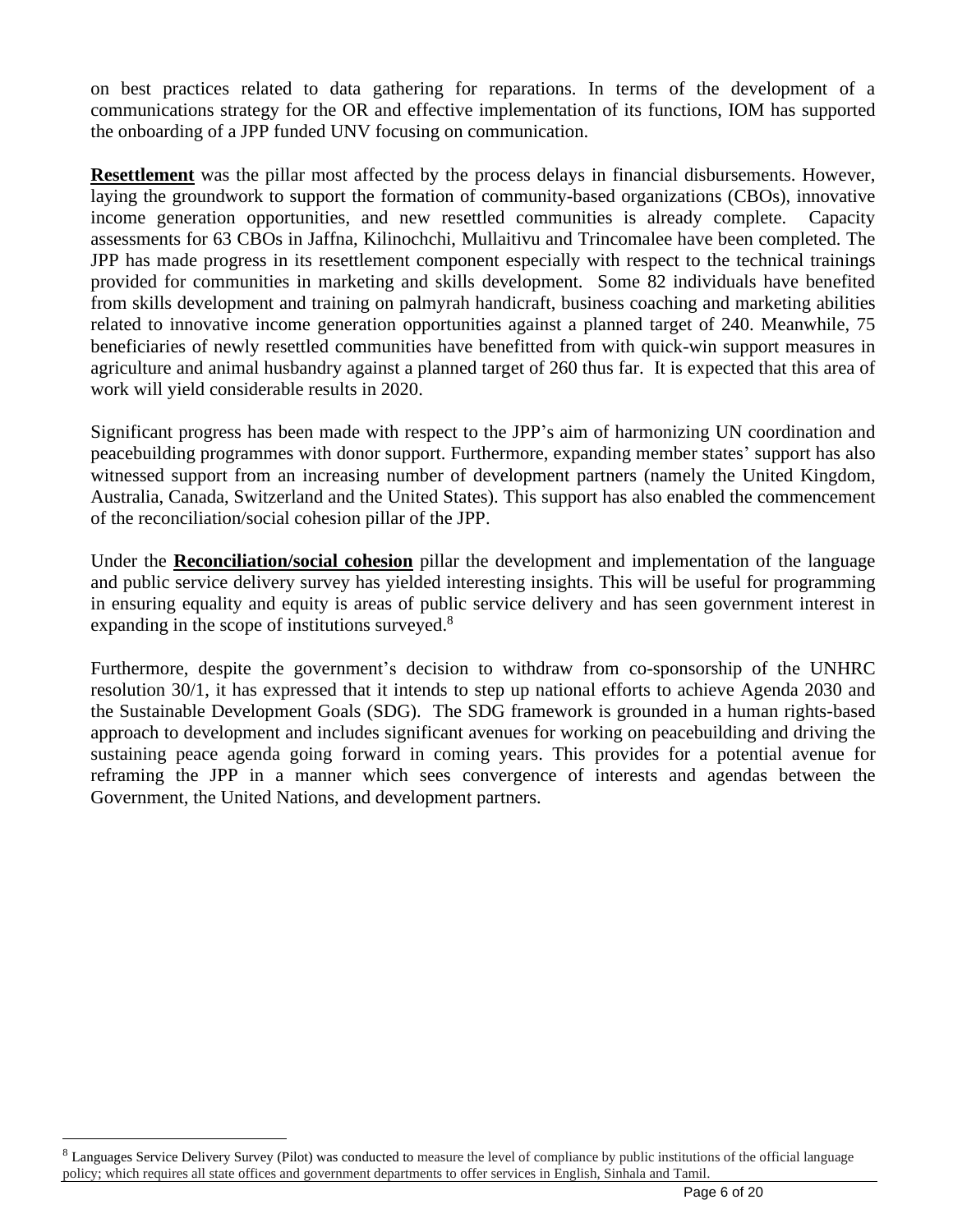| Target (if any)<br><b>Outcome 1</b> Governments leads a credible<br>Office<br>The JPP MoU was signed on 1 April<br>Presidential elections held on<br>for<br>Reparations:<br>Commissioners appointed<br>2019, however funds for activities<br>16 November 2019. |                                           |
|----------------------------------------------------------------------------------------------------------------------------------------------------------------------------------------------------------------------------------------------------------------|-------------------------------------------|
|                                                                                                                                                                                                                                                                |                                           |
|                                                                                                                                                                                                                                                                |                                           |
|                                                                                                                                                                                                                                                                | victim-centric process of accountability, |
| were transferred only on 13 November<br>truth-seeking, reparations for<br>past                                                                                                                                                                                 |                                           |
| violations and guarantees of non-<br>2019. This was three days prior to the<br>Extraordinary<br>Gazette                                                                                                                                                        |                                           |
| recurrence in line with international<br>Presidential elections held in Sri<br>Notification<br>2153/12<br>10                                                                                                                                                   |                                           |
| standards and obligations.<br>Lanka. The delivery of the project was<br>December 2019.<br>46% of people felt that the GoSL is                                                                                                                                  |                                           |
| doing a very good or somewhat<br>thus impacted, as activities had to be<br><b>Indicator:</b> Degree of progress by the                                                                                                                                         |                                           |
| implementing<br>good job to redress past grievances<br>planned around the elections, taking<br>government in<br>TJ                                                                                                                                             |                                           |
| mechanisms within the commitments in<br>into consideration sensitivities under                                                                                                                                                                                 |                                           |
| HRC Res 30/1.<br>Confidence in the OMP increased to<br>this Outcome.                                                                                                                                                                                           |                                           |
| % of people that feel the GoSL is doing<br>52% from 43% last year. 56% of                                                                                                                                                                                      |                                           |
| a very good or somewhat good job to<br>individuals stated that their belief<br>Delays were also incurred while new                                                                                                                                             |                                           |
| redress past grievances.<br>was that the OMP will help the<br>communication arrangements were                                                                                                                                                                  |                                           |
| % of people reporting confidence in<br>made under JPP with key officials of<br>families of the disappeared in all                                                                                                                                              |                                           |
| the transitional justice mechanisms<br>communities. Confidence in the OR<br>the Government in line with the                                                                                                                                                    |                                           |
| <b>OMP</b><br>was at 61%<br>Governance framework of the JPP.<br>a.                                                                                                                                                                                             |                                           |
| <b>OR</b><br>b.<br>Following Presidential elections which                                                                                                                                                                                                      |                                           |
| <b>Baseline:</b> The government has advanced<br>effected a Government change, a new<br>WHO Sri Lanka and the Ministry of<br>Preliminary<br>unpublished                                                                                                         |                                           |
| on some of the commitments contained in<br>Health conducted Sri Lanka's first<br>responsible line Ministry, Ministry of<br>report: Who is Where, When,                                                                                                         |                                           |
| HRC resolution 30/1.<br>Justice, was indicated only December<br><b>4Ws Mapping</b><br>doing What (4ws) in Mental                                                                                                                                               |                                           |
| The Office on Missing Persons is being<br>Health<br>and<br>Psychosocial<br>2019.                                                                                                                                                                               |                                           |
| operationalized and the Office for<br>Support<br>(MHPSS)<br>in                                                                                                                                                                                                 |                                           |
| Reparations Act was adopted in October<br>The support geared towards the OMP<br>Batticaloa,<br>Mannar<br>and                                                                                                                                                   |                                           |
| 2018.<br>in the archiving process have been<br>Gampaha<br>Districts in Sri                                                                                                                                                                                     |                                           |
| paused owing to the Presidential<br>Lanka<br>OMP = 43% and OR = $n/a$                                                                                                                                                                                          |                                           |
| Election and the subsequent change in                                                                                                                                                                                                                          |                                           |
| <b>Planned Target:</b><br>regime. The operating environment for                                                                                                                                                                                                |                                           |
| the process has considerably altered<br>OMP completes archiving of documents                                                                                                                                                                                   |                                           |
| owing to the strategic tier of<br>of past commissioners of inquiries.                                                                                                                                                                                          |                                           |
| Department of Archives being                                                                                                                                                                                                                                   |                                           |
| changed. The matter is to be revisited<br>Members of Office for Reparations                                                                                                                                                                                    |                                           |
| following the General Elections<br>appointed, and Office operationalized                                                                                                                                                                                       |                                           |
| based on credible and victim-centric                                                                                                                                                                                                                           |                                           |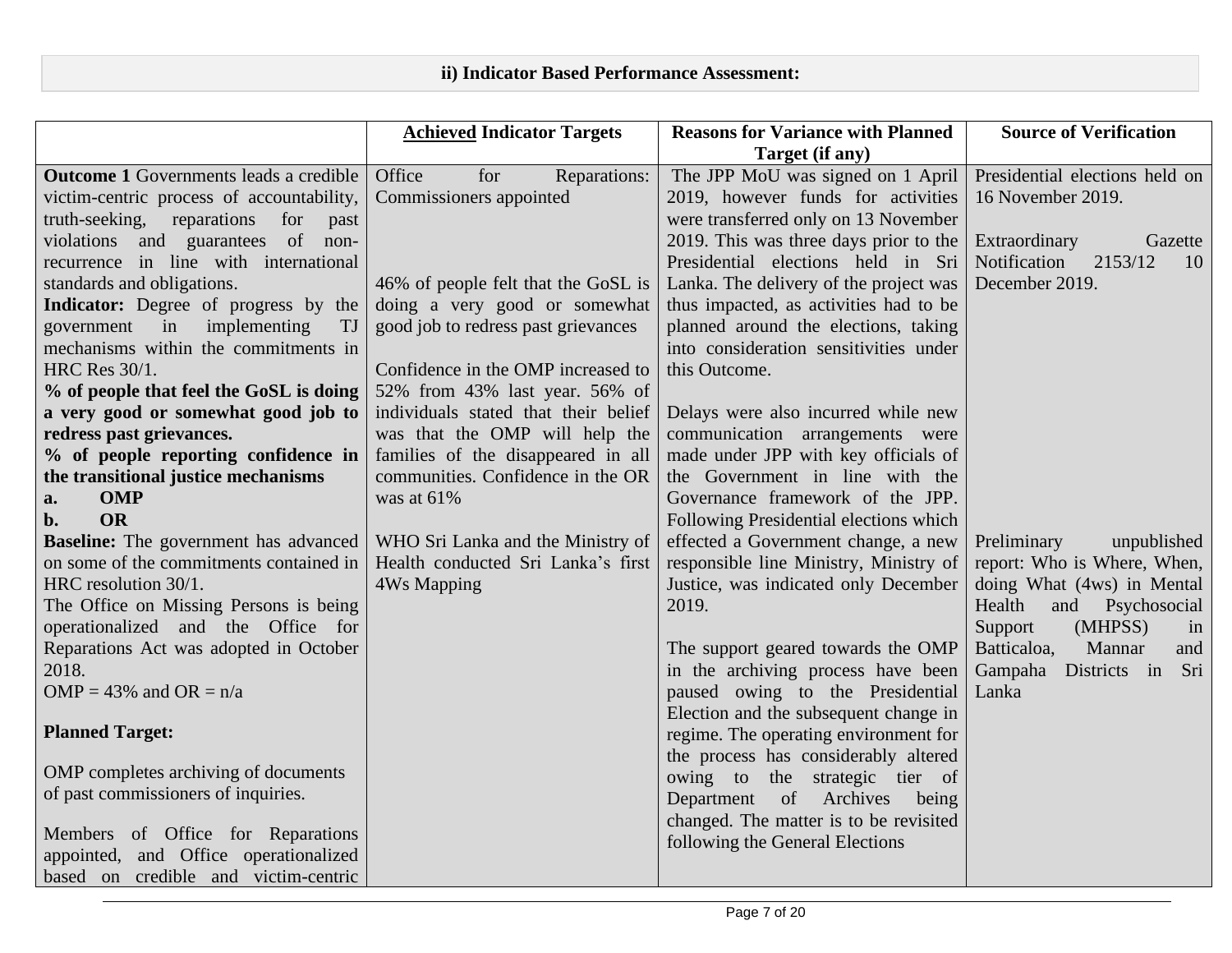|                                                                                                                                                                                                                                                                                                                                                                                                                                                                                                                                                                                                                                                                                                                                                                                                                                                                     | <b>Achieved Indicator Targets</b>                                                                                                                                                                                                                                                                                                                                                                                                                                                                                                                                                                                           | <b>Reasons for Variance with Planned</b>                                                                                                                                                                                                                                                                                                                                                                                                                                                                                                                                                                                                                                                                                                                                                                                 | <b>Source of Verification</b>                                                                                                      |
|---------------------------------------------------------------------------------------------------------------------------------------------------------------------------------------------------------------------------------------------------------------------------------------------------------------------------------------------------------------------------------------------------------------------------------------------------------------------------------------------------------------------------------------------------------------------------------------------------------------------------------------------------------------------------------------------------------------------------------------------------------------------------------------------------------------------------------------------------------------------|-----------------------------------------------------------------------------------------------------------------------------------------------------------------------------------------------------------------------------------------------------------------------------------------------------------------------------------------------------------------------------------------------------------------------------------------------------------------------------------------------------------------------------------------------------------------------------------------------------------------------------|--------------------------------------------------------------------------------------------------------------------------------------------------------------------------------------------------------------------------------------------------------------------------------------------------------------------------------------------------------------------------------------------------------------------------------------------------------------------------------------------------------------------------------------------------------------------------------------------------------------------------------------------------------------------------------------------------------------------------------------------------------------------------------------------------------------------------|------------------------------------------------------------------------------------------------------------------------------------|
|                                                                                                                                                                                                                                                                                                                                                                                                                                                                                                                                                                                                                                                                                                                                                                                                                                                                     |                                                                                                                                                                                                                                                                                                                                                                                                                                                                                                                                                                                                                             | Target (if any)                                                                                                                                                                                                                                                                                                                                                                                                                                                                                                                                                                                                                                                                                                                                                                                                          |                                                                                                                                    |
| policies<br>for<br>including<br>reparations,<br>memorialization.<br>Truth<br>commission<br>established<br>and<br>operationalized drawing on national<br>consultations and good practices (note<br>this target will be added following<br>consultations with government.)<br>Increased confidence in OMP and OR                                                                                                                                                                                                                                                                                                                                                                                                                                                                                                                                                      |                                                                                                                                                                                                                                                                                                                                                                                                                                                                                                                                                                                                                             |                                                                                                                                                                                                                                                                                                                                                                                                                                                                                                                                                                                                                                                                                                                                                                                                                          |                                                                                                                                    |
| Output 1.1<br>The JPP provides strategic, coherent,<br>timely and targeted support to the<br>Government of Sri Lanka's existing and<br>emerging transitional justice mechanisms.<br><b>Indicator</b><br>1.1.1 Support provided through the JPP to<br>the transitional justice mechanisms,<br>according to priorities identified and<br>agreed upon in consultation with SCRM<br>and Commissioners of the TJ<br>mechanisms.<br><b>Baseline:</b> Strategic consultants group<br>embedded within SCRM.<br><b>Planned Target:</b><br>2020<br>OMP Embed technical expertise and<br>UNVs to support development of<br>strategic plan, communications strategy<br>and strengthening of regional offices.<br><b>OR-Support for onboarding</b><br><b>Commissioners embed technical</b><br>expertise and support for national<br>policy on reparations and<br>communications. | Office for Missing Persons:<br>Communications strategy has been<br>developed for Short and Medium<br>Term.<br>The expenses incurred as rent by<br>two of the OMP regional offices in<br>Matara and Mannar was cost shared<br>by JPP together with PBF.<br>Phase 3 of the Conflict Mapping<br>and Archive Project (CMAP) was<br>initiated. It is anticipated that on<br>completion of this phase a<br>functional and search-able website<br>containing data and analyses will be<br>available for use by both the TJ<br>mechanisms as well as more broadly<br>by institutions working on human<br>rights, peace and justice. | The recruitment process for a regional<br>coordinator ad two senior legal<br>analysts to capacitate the OMP was<br>initiated with a competitive bidding<br>process and applicants shortlisting<br>completed. The interviews however<br>were delayed. Nevertheless, the senior<br>legal analysts were recruited by April<br>2020.<br>The technical expertise and UNVs<br>requirement were not expanded by the<br>OMP and the existing demand was<br>catered to by a separate project.<br>However, this requirement will have<br>to be met by the JPP in 2020-2021<br>year.<br>Currently the OMP has 4 UNV's<br>focusing<br>administration,<br>on<br>communications, operations support<br>(for Matara Regional office) and legal<br>research.<br>A web development company was<br>identified, and preliminary discussions | Short and Medium Term<br>Comms strategy document<br>Conflict<br>Mapping<br>and<br>Archive Website (Accessible<br>by December 2020) |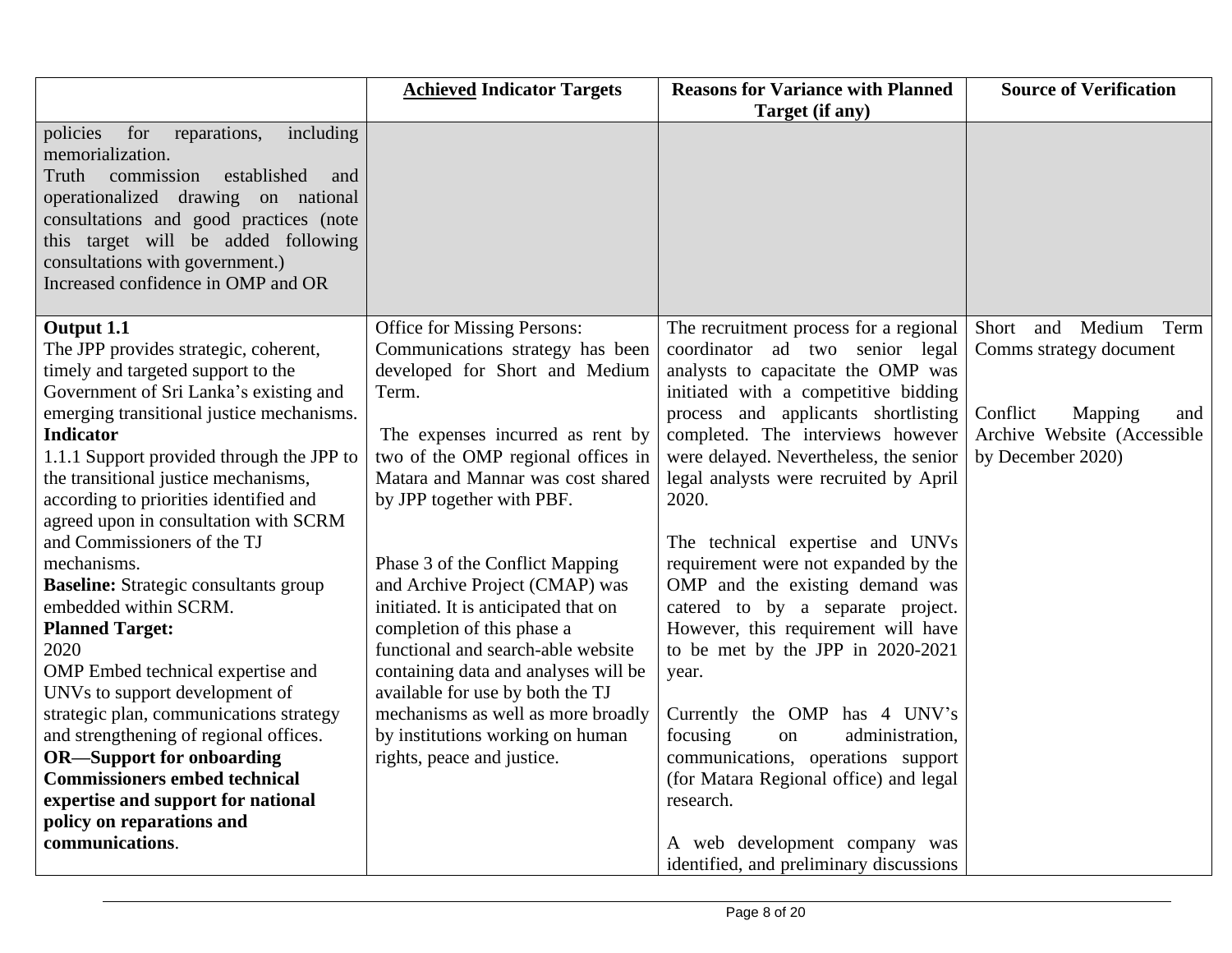| <b>Achieved Indicator Targets</b>                                                                                                                                                                                                                                                                                                     | <b>Reasons for Variance with Planned</b><br>Target (if any)                                                                                                                                                                                                              | <b>Source of Verification</b>                    |
|---------------------------------------------------------------------------------------------------------------------------------------------------------------------------------------------------------------------------------------------------------------------------------------------------------------------------------------|--------------------------------------------------------------------------------------------------------------------------------------------------------------------------------------------------------------------------------------------------------------------------|--------------------------------------------------|
|                                                                                                                                                                                                                                                                                                                                       | were held on how best to take forward<br>the creation of a simple website for the<br>OMP.                                                                                                                                                                                |                                                  |
|                                                                                                                                                                                                                                                                                                                                       | In terms of the Truth Commission, the<br>Government has not reflected on any<br>movement following the unfortunate<br>events of Easter Sunday 2019<br>pertaining to the introduction of the<br>Act to the parliament for passage and                                     |                                                  |
| <b>Office for Reparations:</b><br>IOM facilitated one workshop for<br>OR Members and Officials of OR<br>on best practices related to data<br>gathering for reparations by IOMs<br><b>International Technical Expert and</b><br>preparations to hire an Information<br>System Specialist to support the OR                             | operationalization.<br>Outreach<br>activities<br>were<br>not<br>undertaken owing to OR raising<br>sensitivities<br>when<br>concerns<br>on<br>conducting communications/outreach<br>during the lead up to and in the<br>immediate aftermath of Presidential<br>elections. | Workshop<br>Programme,<br><b>Meeting Reports</b> |
| in setting up the Database<br>Management System (expected to<br>start April 2020).<br>Supporting development<br>of<br><sub>a</sub><br>communication strategy to promote<br>effective implementation of OR<br>function by IOM supported the<br>onboarding of a JPP funded UNV<br>focusing on communication (started<br>December 2019). |                                                                                                                                                                                                                                                                          | <b>Minutes of Meetings Reports</b>               |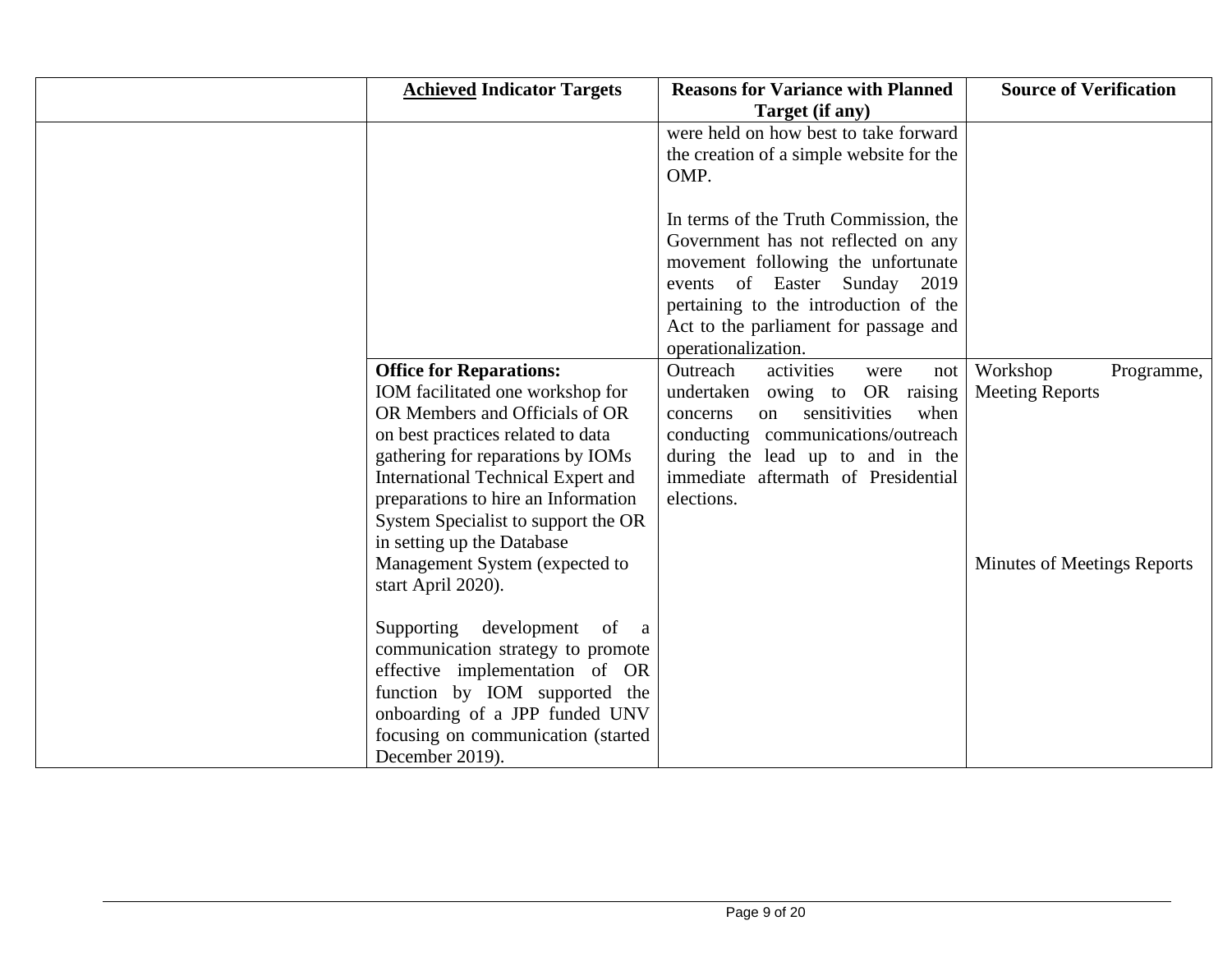|                                           | <b>Achieved Indicator Targets</b> | <b>Reasons for Variance with Planned</b> | <b>Source of Verification</b> |
|-------------------------------------------|-----------------------------------|------------------------------------------|-------------------------------|
|                                           |                                   | Target (if any)                          |                               |
| <b>OUTCOME 2:</b> (linked to PPP Outcome  | The<br>Official<br>Languages      | Assessment on whether planned            |                               |
| 2: Reconciliation: Positive relationships | Service Delivery Pilot Survey was | targets are met can only be completed    |                               |
| and mutual understanding between and      | completed. The survey is expected | once the 2020 survey is completed.       |                               |
| among different groups, and between       | to be repeated during the third   |                                          |                               |
| groups and the state, contribute to       | quarter of 2020.                  |                                          |                               |
| peaceful co-existence and a sense of      |                                   |                                          |                               |
| belonging in Sri Lanka.                   |                                   |                                          |                               |
| <b>Indicators</b>                         |                                   |                                          |                               |
| % of people that strongly or somewhat     |                                   |                                          |                               |
| agree that Sri Lanka is making            |                                   |                                          |                               |
| progress on reconciliation.               |                                   |                                          |                               |
| <b>Number of institutions seeing</b>      |                                   |                                          |                               |
| improved ratings in the annual tracker    |                                   |                                          |                               |
| of service delivery capability in Tamil   |                                   |                                          |                               |
| <b>Baseline</b>                           |                                   |                                          |                               |
| 48% (2018 Strategic Context               |                                   |                                          |                               |
| Assessment)                               |                                   |                                          |                               |
| The first survey will be 2019             |                                   |                                          |                               |
|                                           |                                   |                                          |                               |
| The first survey will be conducted in     |                                   |                                          |                               |
| 2019                                      |                                   |                                          |                               |
|                                           |                                   |                                          |                               |
| <b>Planned target</b>                     |                                   |                                          |                               |
| Increase to above 50% (over half) by      |                                   |                                          |                               |
| 2020                                      |                                   |                                          |                               |
|                                           |                                   |                                          |                               |
| 50% of the institutions that take part    |                                   |                                          |                               |
| in the tracking exercise see improved     |                                   |                                          |                               |
| Tamil language service delivery           |                                   |                                          |                               |
|                                           |                                   |                                          |                               |
|                                           |                                   |                                          |                               |
|                                           |                                   |                                          |                               |
|                                           |                                   |                                          |                               |
|                                           |                                   |                                          |                               |
|                                           |                                   |                                          |                               |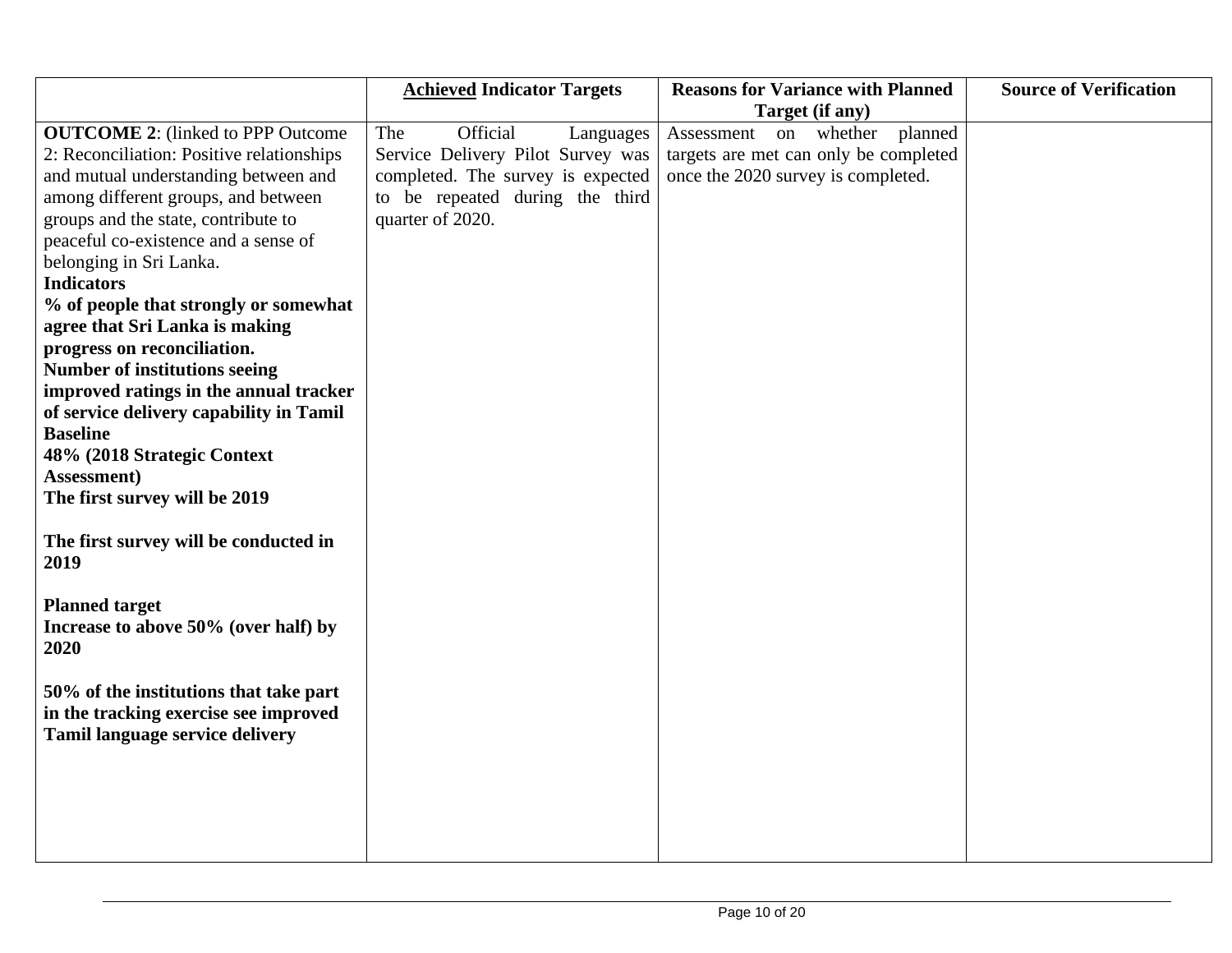|                                            | <b>Achieved Indicator Targets</b>    | <b>Reasons for Variance with Planned</b> | <b>Source of Verification</b> |
|--------------------------------------------|--------------------------------------|------------------------------------------|-------------------------------|
|                                            |                                      | Target (if any)                          |                               |
| <b>Output 2.1:</b> The UN in Sri Lanka     | The methodology was finalized, and   |                                          | Survey<br>Presentation<br>and |
| provides strategic, coherent, timely and   | the pilot survey conducted in 2019   |                                          | Report produced               |
| targeted support to strengthen             | via the Marga Institute.             |                                          |                               |
| reconciliation and social cohesion         |                                      |                                          |                               |
| <b>Indicators</b>                          | Agreement was reached to introduce   |                                          |                               |
| 2.1.1 Service tracking tool and related    | the award for best performing        |                                          |                               |
| advocacy strategy finalized                | institution<br>with<br>government    |                                          |                               |
| 2.1.2 Level of increase in capacity of     | counterparts and its scheduled to be |                                          |                               |
| Ministry of National Integration, Official | given in September 2020.             |                                          |                               |
| Languages, Social Progress and Hindu       |                                      |                                          |                               |
| Religious Affairs to monitor Sinhala and   |                                      |                                          |                               |
| Tamil language service delivery            |                                      |                                          |                               |
| 2.1.3 Extent of progress made in           |                                      |                                          |                               |
| institutionalizing positive incentive      |                                      |                                          |                               |
| measures for better service delivery       |                                      |                                          |                               |
| within the state system in both languages  |                                      |                                          |                               |
| <b>Baseline</b>                            |                                      |                                          |                               |
| Methodology finalized and tested (2019)    |                                      |                                          |                               |
| Core team identified to work with the      |                                      |                                          |                               |
| <b>Policy Think Tank</b>                   |                                      |                                          |                               |
| Award for best performing public           |                                      |                                          |                               |
| authority introduced by the Ministry as    |                                      |                                          |                               |
| part of the pilot project in June 2019     |                                      |                                          |                               |
| <b>Planned target</b>                      |                                      |                                          |                               |
| Tracking exercise repeated (2020)          |                                      |                                          |                               |
|                                            |                                      |                                          |                               |
| Ministry capacity enables system of        |                                      |                                          |                               |
| ranking public authorities by service      |                                      |                                          |                               |
| delivery based on language to be           |                                      |                                          |                               |
| established                                |                                      |                                          |                               |
|                                            |                                      |                                          |                               |
| Award institutionalized within state       |                                      |                                          |                               |
| system (i.e. awarded by the Ministry in    |                                      |                                          |                               |
| 2019 and 2020) and institutional rankings  |                                      |                                          |                               |
| published                                  |                                      |                                          |                               |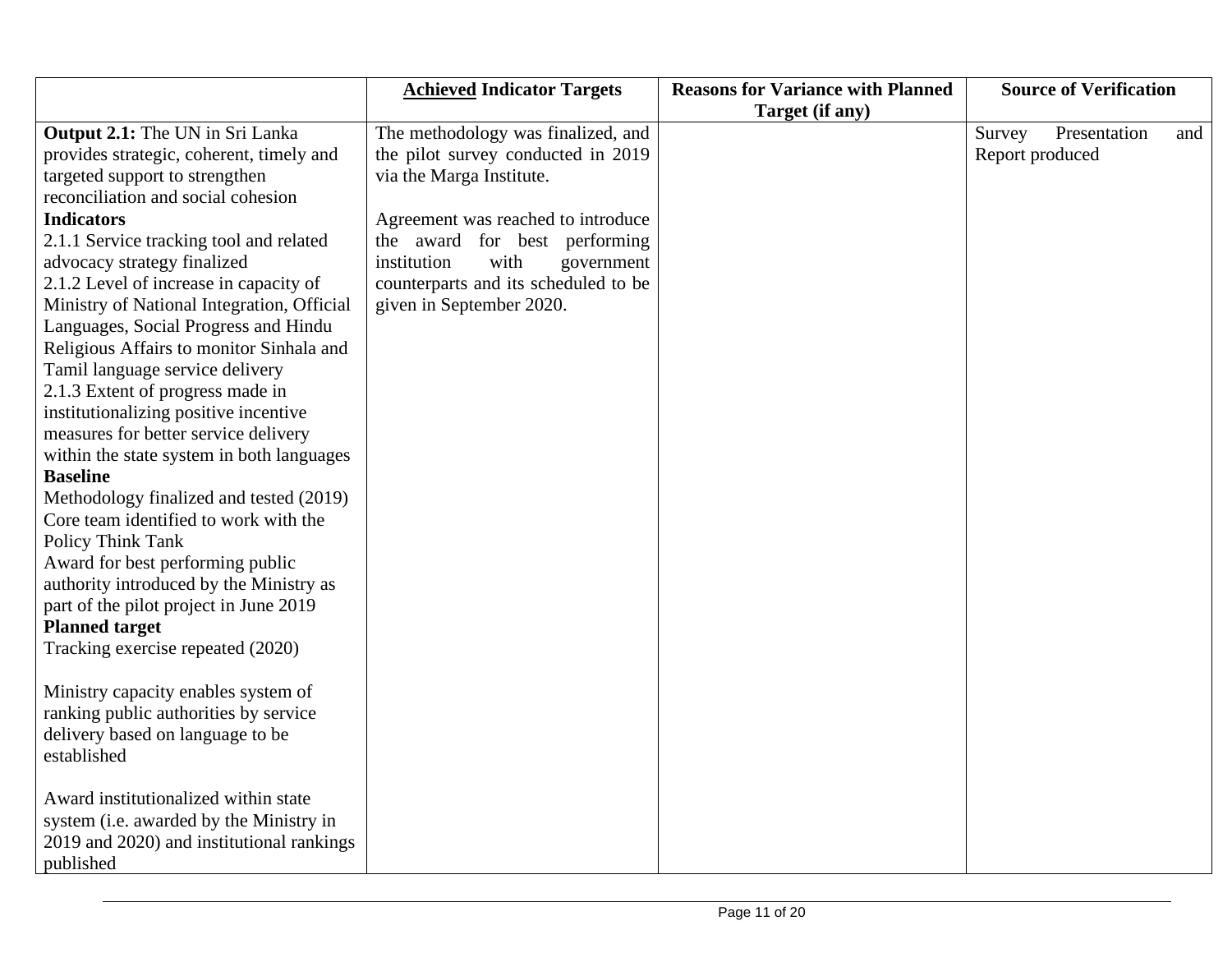|                                                    | <b>Achieved Indicator Targets</b>   | <b>Reasons for Variance with Planned</b> | <b>Source of Verification</b> |
|----------------------------------------------------|-------------------------------------|------------------------------------------|-------------------------------|
|                                                    |                                     | Target (if any)                          |                               |
| <b>OUTCOME 3: (linked to PPP</b>                   | n/a                                 | n/a                                      | n/a                           |
| <b>Outcome Governance) State</b>                   |                                     |                                          |                               |
| institutions effectively, efficiently,             |                                     |                                          |                               |
| equitably and transparently respond to             |                                     |                                          |                               |
| the priorities of the population                   |                                     |                                          |                               |
| To be added if and when resources are<br>mobilized |                                     |                                          |                               |
| <b>OUTCOME 4: (linked to PPP</b>                   | Please refer to the variance column | Assessment can only be completed         |                               |
| <b>Outcome Resettlement) The State</b>             |                                     | once the activity ends. The variance is  |                               |
| prioritizes sustainable return,                    |                                     | owing to the delay in materialization    |                               |
| resettlement and/or local integration of           |                                     | of funding and lead up to presidential   |                               |
| conflict-displaced persons (IDPs, IDP              |                                     | elections and the limited space for      |                               |
| returnees, and refugee returnees) in a             |                                     | local authorities to function.           |                               |
| safe and dignified manner to rebuild               |                                     |                                          |                               |
| lives and communities.                             |                                     | However preliminary activities and       |                               |
|                                                    |                                     | assessments have been completed          |                               |
| <b>Indicators:</b>                                 |                                     |                                          |                               |
| % of targeted population reporting                 |                                     |                                          |                               |
| that their incomes increased                       |                                     |                                          |                               |
| <b>Baseline:30%</b>                                |                                     |                                          |                               |
| <b>Planned Target:70%</b>                          |                                     |                                          |                               |
|                                                    |                                     |                                          |                               |
| % of targeted population that report               |                                     |                                          |                               |
| having improved living standards                   |                                     |                                          |                               |
| <b>Baseline: Living Standard Index (0.4)</b>       |                                     |                                          |                               |
| <b>Planned Target: Living Standard</b>             |                                     |                                          |                               |
| Index $(0,5)$                                      |                                     |                                          |                               |
|                                                    |                                     |                                          |                               |
| % of the targeted resettled population             |                                     |                                          |                               |
| that report increased feelings of                  |                                     |                                          |                               |
| confidence and trust in the                        |                                     |                                          |                               |
| resettlement process based on access to            |                                     |                                          |                               |
| livelihood services                                |                                     |                                          |                               |
| <b>Baseline:</b>                                   |                                     |                                          |                               |
|                                                    |                                     |                                          |                               |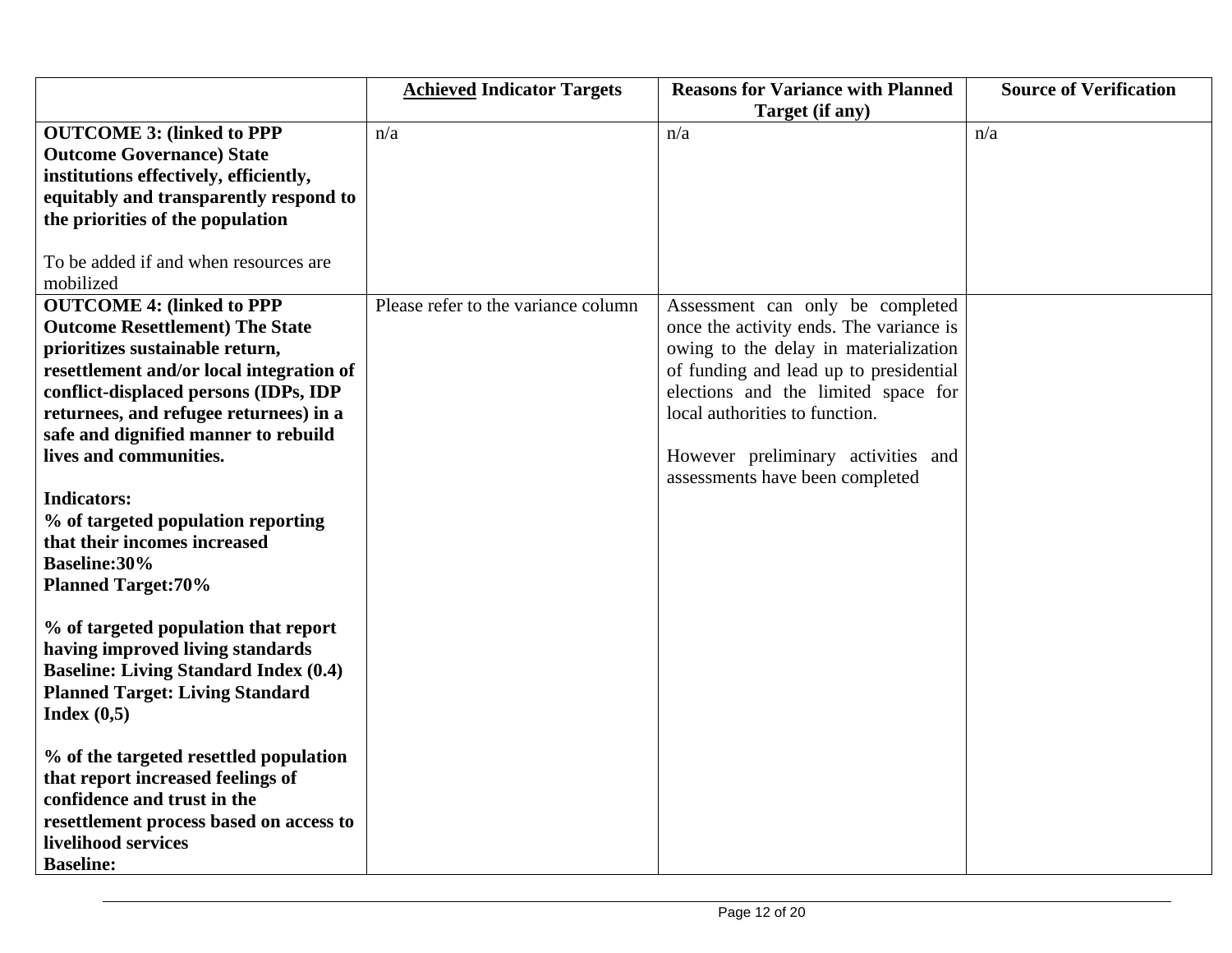|                                             | <b>Achieved Indicator Targets</b>   | <b>Reasons for Variance with Planned</b> | <b>Source of Verification</b> |
|---------------------------------------------|-------------------------------------|------------------------------------------|-------------------------------|
|                                             |                                     | Target (if any)                          |                               |
| a. Services for crop production 32%         |                                     |                                          |                               |
| b. animal husbandry 29%                     |                                     |                                          |                               |
| c. fishing $15%$                            |                                     |                                          |                               |
| d. business 23%                             |                                     |                                          |                               |
| <b>Planned Target:</b>                      |                                     |                                          |                               |
| Services for crop production, animal        |                                     |                                          |                               |
| husbandry, fishing $\&$ business – above    |                                     |                                          |                               |
| 60% Planned Target: 65%                     |                                     |                                          |                               |
| Output 4.1: The UN in Sri Lanka             | Please refer to the variance column | Assessment can only be completed         | Divisional<br>District<br>and |
| provides strategic, coherent, timely and    |                                     | once the activity ends. The variance is  | secretariat<br>statistics     |
| targeted support towards the                |                                     | owing to the delay in materialization    | Monitoring reports, progress  |
| resettlement process in the Northern        |                                     | of funding and lead up to presidential   | reports                       |
| Province with an emphasis on ensuring       |                                     | elections and the limited space for      |                               |
| durable solutions and promoting             |                                     | local authorities to function.           |                               |
| confidence in the process.                  |                                     |                                          |                               |
|                                             |                                     | However preliminary activities and       |                               |
| Indicator 4.1.1. % of targeted              |                                     | assessments have been completed.         |                               |
| population that report being satisfied      |                                     |                                          |                               |
| with the services provided by               |                                     |                                          |                               |
| government and other stakeholders.          |                                     |                                          |                               |
| <b>Baseline: 30%</b>                        |                                     |                                          |                               |
| <b>Planned Target: 55%</b>                  |                                     |                                          |                               |
|                                             |                                     |                                          |                               |
| <b>Indicator 4.1.2</b>                      | Please refer to the variance column | activities<br>Pre-arrangement<br>are     | District<br>Divisional<br>and |
| <b>Indicator 4.1.2.</b> Number of resettled |                                     | currently ongoing with relevant          | statistics<br>secretariat     |
| people in newly released areas supported    |                                     | Departmental staff to provide the        | Monitoring reports, progress  |
| to obtain their legal and relevant          |                                     | mobile service.                          | reports                       |
| documents                                   |                                     |                                          |                               |
| <b>Baseline:90</b>                          |                                     | Programme implementation has been        |                               |
| <b>Planned Target:180</b>                   |                                     | delayed due to delays in the             |                               |
|                                             |                                     | materialization of funding as well as    |                               |
|                                             |                                     | changes in the political landscape.      |                               |
|                                             |                                     |                                          |                               |
|                                             |                                     |                                          |                               |
|                                             |                                     |                                          |                               |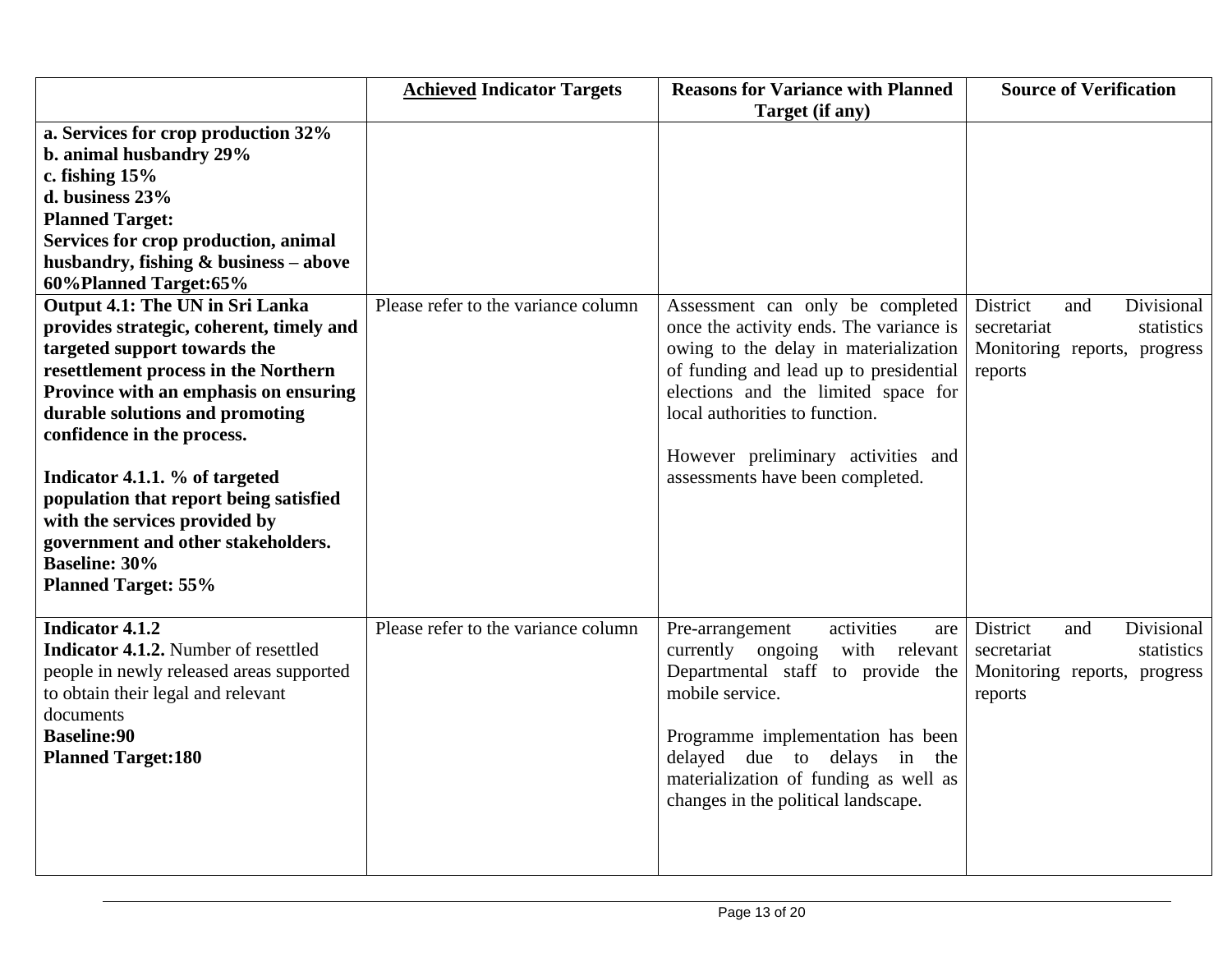|                                                                               | <b>Achieved Indicator Targets</b>                           | <b>Reasons for Variance with Planned</b> | <b>Source of Verification</b> |
|-------------------------------------------------------------------------------|-------------------------------------------------------------|------------------------------------------|-------------------------------|
|                                                                               |                                                             | Target (if any)                          |                               |
| Indicator 4.1.3. Number of newly                                              | Beneficiary selection completed and                         | UN Women is contracting a local          | District<br>Divisional<br>and |
| resettled families supported with quick-                                      | procurement is in process for                               | implementing partner to deliver on       | statistics<br>secretariat     |
| win support to achieve basic livelihood                                       | fishing.                                                    | this indicator.                          | Monitoring reports, progress  |
| subsistence (home-gardens etc.)                                               |                                                             | Programme implementation has been        | reports                       |
| Baseline: 40                                                                  | Distributed agriculture equipment                           | delayed due to delays in the             |                               |
| Planned Target:600                                                            | 11<br>beneficiaries<br>and<br>for                           | materialization of funding as well as    |                               |
| Fishing: 125<br>a.                                                            | procurement is in process for                               | changes in the political landscape.      |                               |
| Agriculture:70<br>$\mathbf{b}$ .                                              | remaining beneficiaries                                     |                                          |                               |
| Enterprise development:150<br>$\mathbf{C}$ .                                  |                                                             | Household assessment is ongoing for      |                               |
| Animal husbandry: 40<br>$\mathbf{d}$ .                                        | Assisted to 24 beneficiaries<br>to                          | remaining beneficiaries.                 |                               |
| Home gardening:140<br>e.                                                      | their<br>business<br>and<br>startup                         |                                          |                               |
| scaled-up/ expanded livelihood<br>f.<br>activities (Agriculture, Enterprise & | procurement is in process<br>for<br>remaining beneficiaries |                                          |                               |
| Animal husbandry). 75                                                         |                                                             |                                          |                               |
|                                                                               | Beneficiary selection completed for                         | Procurement is in process for Animal     |                               |
|                                                                               | Animal husbandry.                                           | husbandry.                               |                               |
|                                                                               |                                                             |                                          |                               |
|                                                                               | 40 families have been distributed                           |                                          |                               |
|                                                                               | with home gardening packages and                            |                                          |                               |
|                                                                               | basic training provided for another                         |                                          |                               |
|                                                                               | 31 beneficiaries.                                           |                                          |                               |
|                                                                               |                                                             |                                          |                               |
|                                                                               | Assessment completed<br>for<br>15                           |                                          |                               |
|                                                                               | Agriculture beneficiaries.                                  |                                          |                               |
| Indicator 4.1.4:                                                              | Renovation work completed for 06                            | Renovation work for 04 agro-wells are    | Monitoring reports, progress  |
|                                                                               | agro-wells.                                                 | in progress at Jaffna. 35 farmers will   | reports                       |
| Indicator 4.1.4. Number of newly                                              |                                                             | benefit from this.                       |                               |
| resettled families with access to basic                                       |                                                             |                                          |                               |
| socio-economic infrastructure facilities                                      |                                                             | Preliminary<br>activities,<br>such<br>as |                               |
| Baseline:150                                                                  |                                                             | approvals from relevant authorities,     |                               |
| Planned Target: 3,000 returnees (direct                                       |                                                             | tender<br>procedures,<br>have<br>been    |                               |
| and indirect beneficiaries)                                                   |                                                             | completed from relevant authorities      |                               |
|                                                                               |                                                             | for the construction/ renovation of      |                               |
|                                                                               |                                                             | drinking water wells and internal        |                               |
|                                                                               |                                                             | roads at Kilinochchi.                    |                               |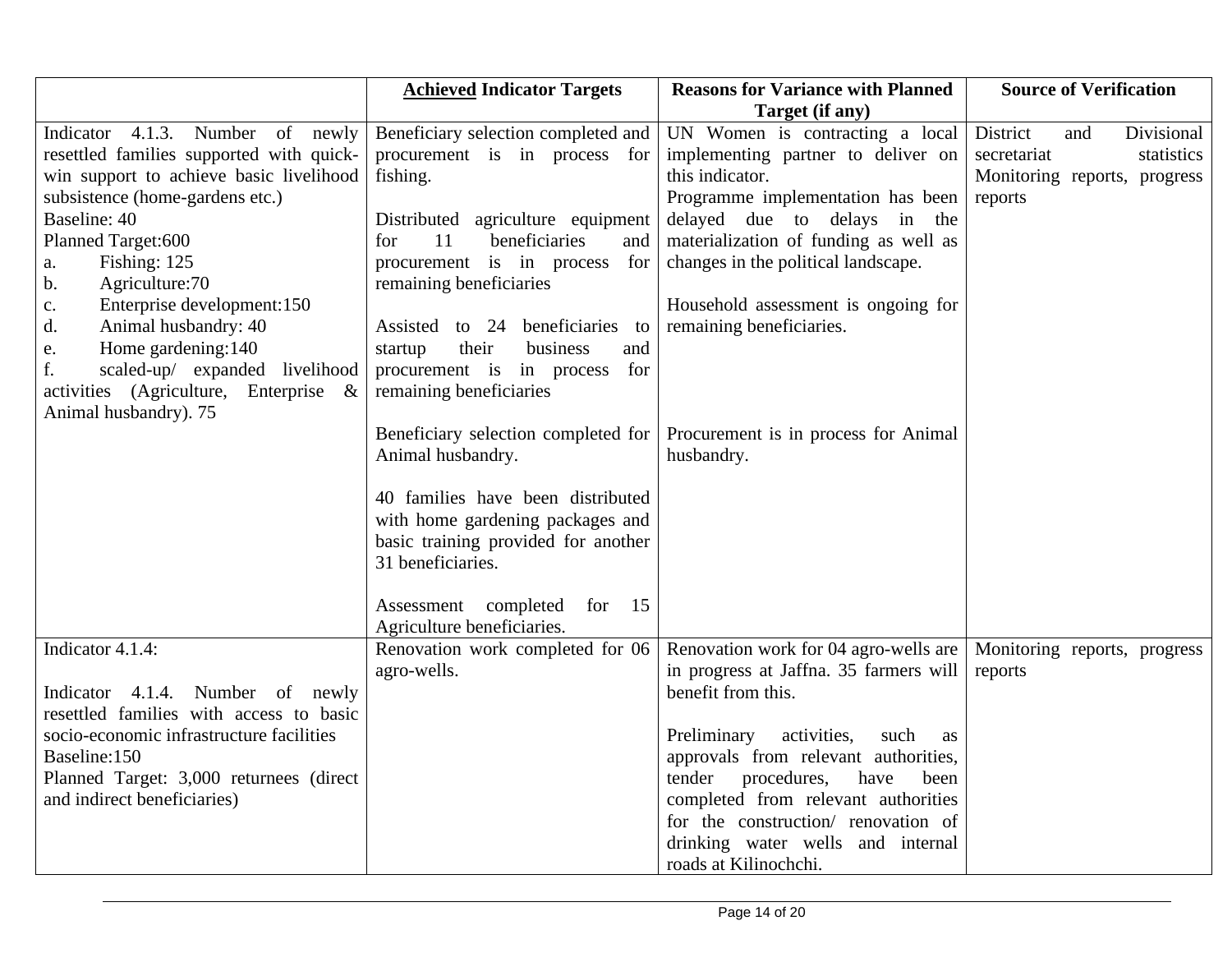|                                                                                                                                                                       | <b>Achieved Indicator Targets</b>                                                                                                                                                                                                                               | <b>Reasons for Variance with Planned</b><br>Target (if any)                                                                                                                                                                                                    | <b>Source of Verification</b>                                                                         |
|-----------------------------------------------------------------------------------------------------------------------------------------------------------------------|-----------------------------------------------------------------------------------------------------------------------------------------------------------------------------------------------------------------------------------------------------------------|----------------------------------------------------------------------------------------------------------------------------------------------------------------------------------------------------------------------------------------------------------------|-------------------------------------------------------------------------------------------------------|
|                                                                                                                                                                       |                                                                                                                                                                                                                                                                 | Fishermen's<br>auction<br>centre,<br>Multipurpose halls and landing site<br>works are in progress in Jaffna.<br>Preliminary works completed for<br>construction Women led local product<br>sale Centre and multipurpose hall at<br>Kilinochchi and Mullaitivu. |                                                                                                       |
|                                                                                                                                                                       |                                                                                                                                                                                                                                                                 | UN Women is contracting a local<br>implementing partner to deliver on<br>this indicator.                                                                                                                                                                       |                                                                                                       |
|                                                                                                                                                                       |                                                                                                                                                                                                                                                                 | Programme implementation has been<br>delayed due to delays in the signing of<br>the agreement, materialization of<br>funding as well as changes in the<br>political landscape. Awaiting finalised<br>needs assessment and selection of                         |                                                                                                       |
| Indicator 4.1.5.<br>Number of innovative income generation<br>opportunities created for newly resettled<br>families.<br>Baseline: 2<br>Planned Target: 240 households | Jaffna Palmyrah Handicrafts Pvt Ltd<br>linked with the women groups to<br>promote marketing and advance<br>technical training.<br>Advanced<br>skills<br>development<br>agenda was conducted for 21<br>women over 15 who are engaging in<br>Palmyrah Handicraft. | beneficiaries by UNDP.<br>Preliminary steps have been taken<br>with private sector entities to link with<br>the agriculture beneficiaries to meet<br>better price for their organic products<br>including a discussion with the<br>Director of Thinnai Hotel.  | Divisional<br>District<br>and<br>secretariat<br>statistics<br>Monitoring reports, progress<br>reports |
|                                                                                                                                                                       | OBM repairs, GPS usage training<br>conducted for the 17 fishermen in<br>Chavakachcheri<br>Divisional<br>Secretriat division                                                                                                                                     | OBM repairs and GPS usage training<br>programme<br>is<br>scheduled<br>for<br>Chankanai division.                                                                                                                                                               |                                                                                                       |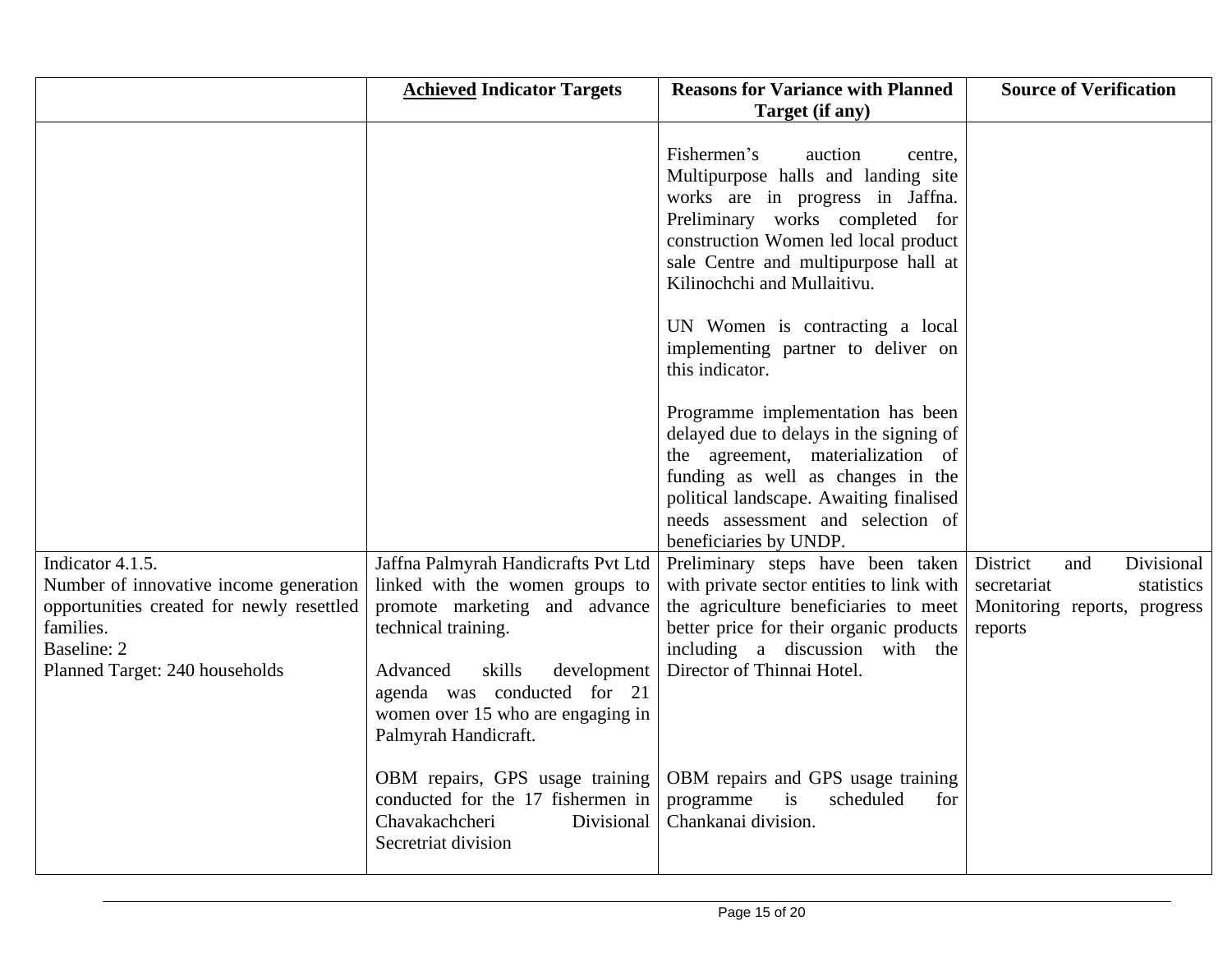|                                                                                                                                                                                                               | <b>Achieved Indicator Targets</b>                                                                                                                                                                                                                                                                                                                                                                  | <b>Reasons for Variance with Planned</b>                                                                                                                                                                                                                                                                                                                                        | <b>Source of Verification</b>                                                                         |
|---------------------------------------------------------------------------------------------------------------------------------------------------------------------------------------------------------------|----------------------------------------------------------------------------------------------------------------------------------------------------------------------------------------------------------------------------------------------------------------------------------------------------------------------------------------------------------------------------------------------------|---------------------------------------------------------------------------------------------------------------------------------------------------------------------------------------------------------------------------------------------------------------------------------------------------------------------------------------------------------------------------------|-------------------------------------------------------------------------------------------------------|
|                                                                                                                                                                                                               | Two 5-day Business coaching<br>trainings were completed in Jaffna<br>for 44 participants (31 Male $\&$ 13<br>Female including 4 WHH and 26<br>Youths).<br>Rapid assessment conducted in all<br>project location to identify the needs<br>and<br>availability of resources.<br>Returnee family's additional needs<br>and requirement shared with other<br>agencies and Government counter<br>parts. | Target (if any)<br>UN Women is contracting a local<br>implementing partner to deliver on<br>this indicator.<br>Programme implementation has been<br>delayed due to delays in the signing of<br>the agreement, materialization of<br>funding as well as changes in the<br>political landscape. Awaiting finalised<br>needs assessment and selection of<br>beneficiaries by UNDP. |                                                                                                       |
| $\%$<br>Indicator $4.1.6$ .<br>of<br>stakeholders<br>beneficiaries)<br>(resettled)<br>reporting<br>provided<br>with<br>satisfaction<br>support<br>through the project<br>Baseline: 30%<br>Planned Target: 55% | Please refer to the variance column                                                                                                                                                                                                                                                                                                                                                                | Assessment can only be completed<br>once the activity ends. The variance is<br>owing to the delay in materialization<br>of funding and lead up to presidential<br>elections and the limited space for<br>local authorities to function.                                                                                                                                         | Divisional<br>District<br>and<br>secretariat<br>statistics<br>Monitoring reports, progress<br>reports |
| Indicator 4.1.7. 7. Number of CBOs/<br>formed and activated<br>Baseline: 14 CBOs<br>Planned Target: 40 CBOs                                                                                                   | Capacity assessment completed for<br>63 CBOs in Jaffna, Kilinochchi,<br>Mullaitivu and Trinco, and the<br>analyzing part to be done.<br>Five action group formed in Jaffna<br>in GN levels and the members are<br>working together with RPA partner<br>for the assessment, mobilizing<br>resources and monitoring.<br><b>CBOs</b><br>(Rural<br>Two<br>new<br>Development Society and Sports        | Programme implementation has been<br>delayed due to delays in the signing of<br>the agreement as well as changes in<br>the political landscape.                                                                                                                                                                                                                                 | Divisional<br>District<br>and<br>secretariat<br>statistics<br>Monitoring reports, progress<br>reports |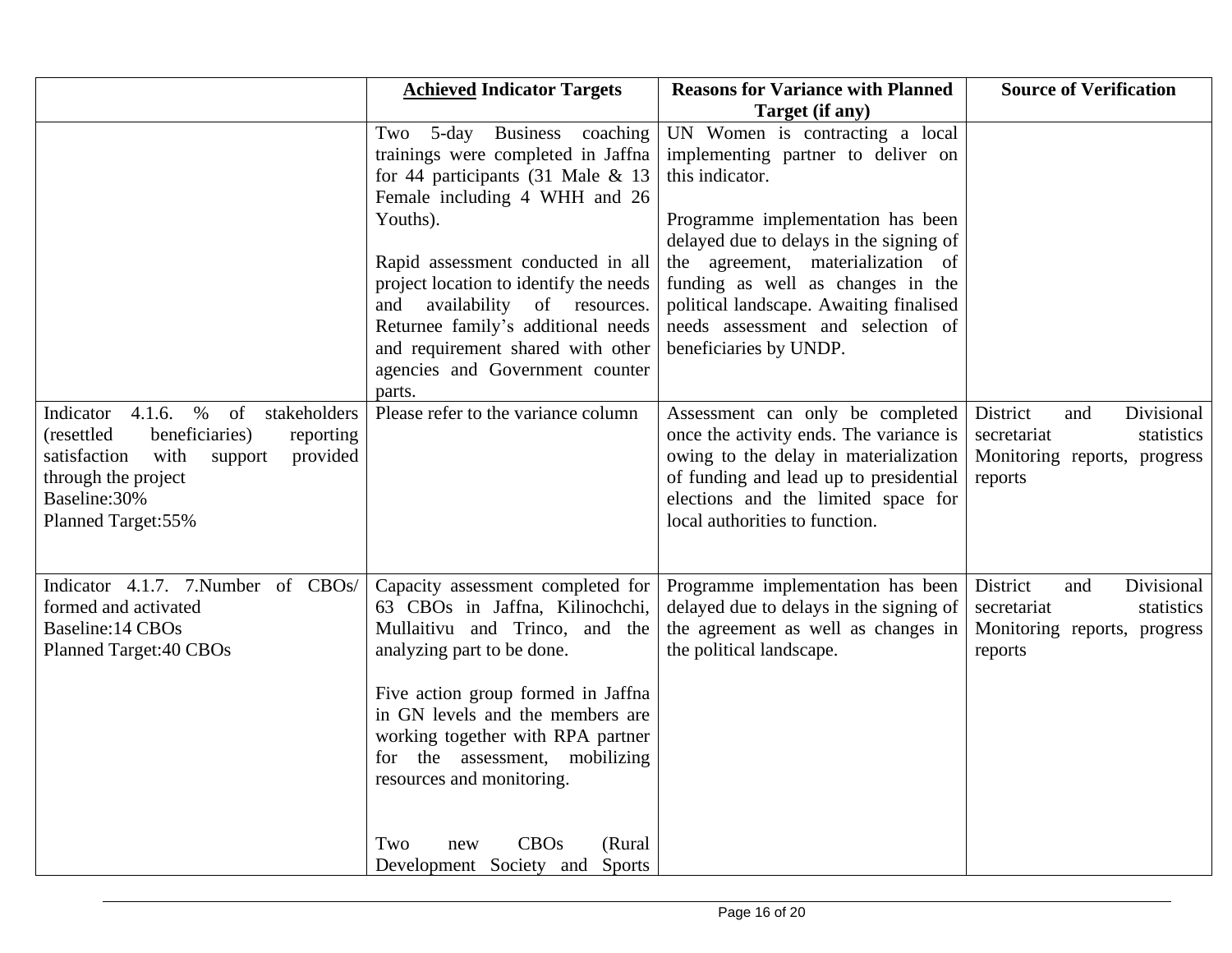|                                             | <b>Achieved Indicator Targets</b>   | <b>Reasons for Variance with Planned</b>         | <b>Source of Verification</b> |
|---------------------------------------------|-------------------------------------|--------------------------------------------------|-------------------------------|
|                                             |                                     | Target (if any)                                  |                               |
|                                             | Club) have newly been formed in     |                                                  |                               |
|                                             | Inthirapuram. Kilinochchi.          |                                                  |                               |
|                                             |                                     |                                                  |                               |
|                                             | 178 families of refugee returnees   |                                                  |                               |
|                                             | have been visited in Mullaitivu &   |                                                  |                               |
|                                             | Trinco and completed the household  |                                                  |                               |
|                                             | assessment. Refugee returnee's      |                                                  |                               |
|                                             | consultation meeting organized by   |                                                  |                               |
|                                             | Offer Ceylon with all relevant      |                                                  |                               |
|                                             | agencies and various issues were    |                                                  |                               |
|                                             | discussed and referred to relevant  |                                                  |                               |
|                                             | authorities                         |                                                  |                               |
| Indicator 4.1.8:                            | Please refer to the variance column | The baseline mapping and needs                   | Six monthly progress review   |
| Number<br>of<br>cooperatives                |                                     | assessment exercise in the target areas          | meeting, Project primary data |
| strengthened/established                    |                                     | to gather information on available               | base                          |
| Baseline: ILO has previously supported      |                                     | economic resources, existing capacity            |                               |
| several cooperatives in Tellipalai and      |                                     | of stakeholders is being conducted               |                               |
| Maritimepattu. ILO has not worked           |                                     | Target is set for the total project              |                               |
| directly with cooperatives in Palai but can |                                     | duration. There is not any deviation of          |                               |
| access them through the link already.       |                                     | achievement of the target as at by the           |                               |
| Target: A minimum of 3, with at least one   |                                     | end of December. However, the                    |                               |
| per target area                             |                                     | project coordinator<br>National<br>$\mathsf{to}$ |                               |
|                                             |                                     | implement the project is being hired.            |                               |
|                                             |                                     | As a result, implementation is behind            |                               |
|                                             |                                     | schedule.                                        |                               |
| Indicator 4.1.9                             | Please refer to the variance column | The baseline mapping and needs                   | Cooperative records, Project  |
| Number of members mobilized through         |                                     | assessment exercise in the target areas          | primary data base             |
| cooperative system to increase their        |                                     | to gather information on available               |                               |
| productive capacity                         |                                     | economic resources, existing capacity            |                               |
|                                             |                                     | of stakeholders is being conducted               |                               |
| Baseline: 0                                 |                                     | Target is set for the total project              |                               |
|                                             |                                     | duration. There is not any deviation of          |                               |
| Planned target:                             |                                     | achievement of the target as at by the           |                               |
| 900 (300 per target area), including at     |                                     | end of December. However, the                    |                               |
| least 50% representation of women           |                                     | National<br>project coordinator<br>to            |                               |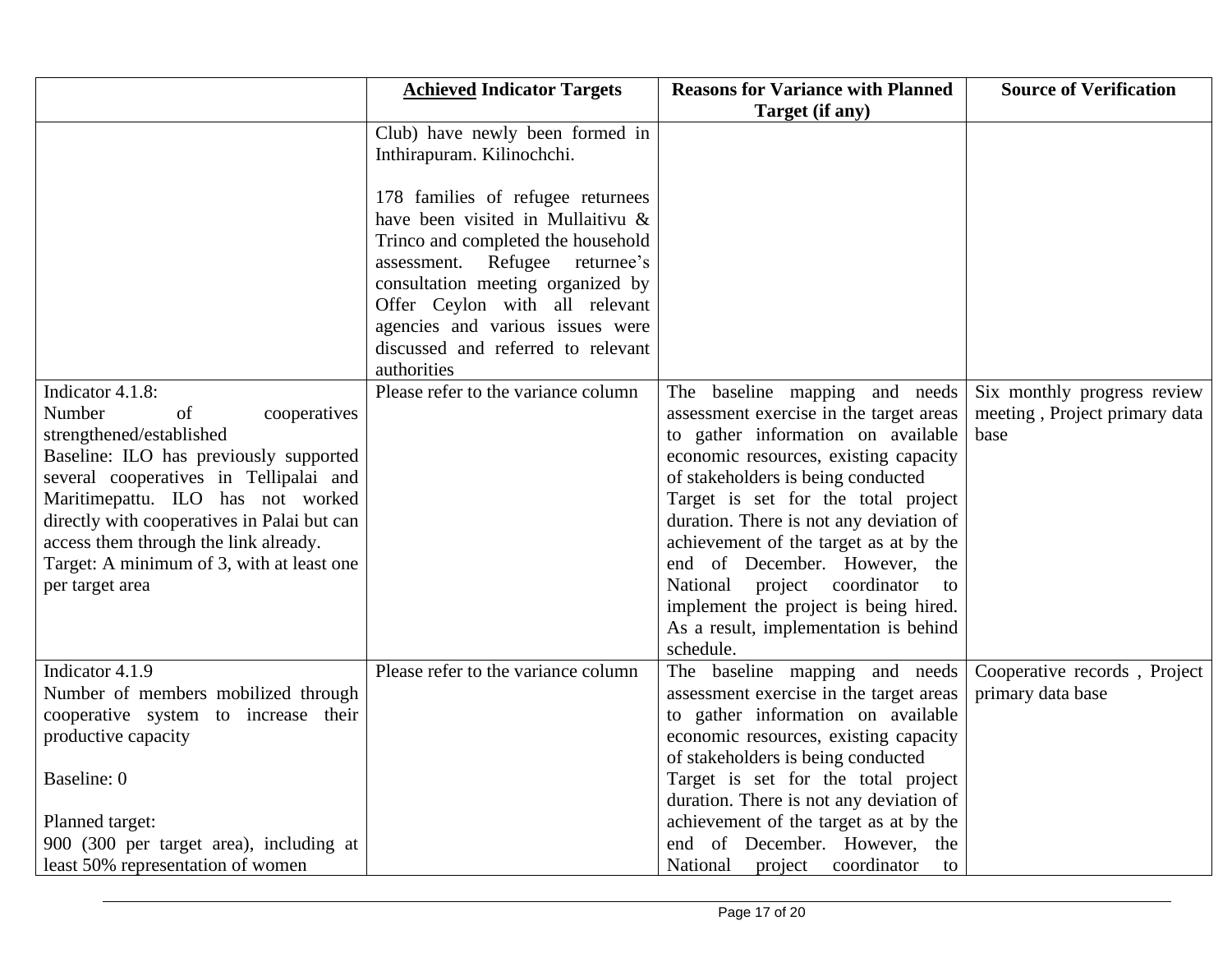|                                           | <b>Achieved Indicator Targets</b>       | <b>Reasons for Variance with Planned</b> | <b>Source of Verification</b>           |
|-------------------------------------------|-----------------------------------------|------------------------------------------|-----------------------------------------|
|                                           |                                         | Target (if any)                          |                                         |
|                                           |                                         | implement the project is being hired.    |                                         |
|                                           |                                         | As a result, implementation is behind    |                                         |
|                                           |                                         | schedule.                                |                                         |
| Indicator 4.1.10                          | Please refer to the variance column     | The baseline mapping and needs           | Partnership agreements/ Six             |
| Number of partnerships established with   |                                         | assessment exercise in the target areas  | monthly<br>progress<br>review           |
| private sector companies to establish     |                                         | to gather information on available       | meeting                                 |
| backward linkages, strengthen supply      |                                         | economic resources, existing capacity    |                                         |
| chains and aid marketing of produce.      |                                         | of stakeholders is being conducted       |                                         |
|                                           |                                         | Target is set for the total project      |                                         |
| Baseline: 0                               |                                         | duration. There is not any deviation of  |                                         |
|                                           |                                         | achievement of the target as at by the   |                                         |
| Planned target:                           |                                         | end of December. However, the            |                                         |
| 3 by the end of project                   |                                         | project coordinator<br>National<br>to    |                                         |
|                                           |                                         | implement the project is being hired.    |                                         |
|                                           |                                         | As a result, implementation is behind    |                                         |
|                                           |                                         | schedule.                                |                                         |
| <b>OUTCOME</b> 5: The JPP<br>improves     | United Kingdom, Australia,<br><b>US</b> | Owing to the security situation that     | Completed<br>and<br>signed              |
| stakeholder coordination on transitional  | State Department, and Canada has        | arose in April 2019 and the              | Memorandums<br>of                       |
| justice and<br>resettlement<br>and<br>the | provided/agreed to support JPP in       | subsequent Presidential election in      | Understanding<br>Standard<br>$\sqrt{2}$ |
| effectiveness of support to the sector.   | terms of funding.                       | November that year, it was not           | <b>Administrative Arrangements</b>      |
| <b>Indicator:</b>                         |                                         | capable of holding advisory              |                                         |
| Number of donor partners channeling       |                                         | committee meetings due to the            |                                         |
| support through the JPP                   |                                         | unavailability of government             |                                         |
| % of Advisory Committee members           |                                         | interlocuters                            |                                         |
| reporting improvements in coordination    |                                         |                                          |                                         |
| and information sharing                   |                                         |                                          |                                         |
| of<br>Advisory<br>Committee<br>Number     |                                         |                                          |                                         |
| meetings that take place                  |                                         |                                          |                                         |
| <b>Baseline:</b>                          |                                         |                                          |                                         |
| Donors providing bilateral assistance to  |                                         |                                          |                                         |
| the UN through individual projects        |                                         |                                          |                                         |
| n/a                                       |                                         |                                          |                                         |
| zero                                      |                                         |                                          |                                         |
| Planned target:                           |                                         |                                          |                                         |
| Target 3 by end 2020                      |                                         |                                          |                                         |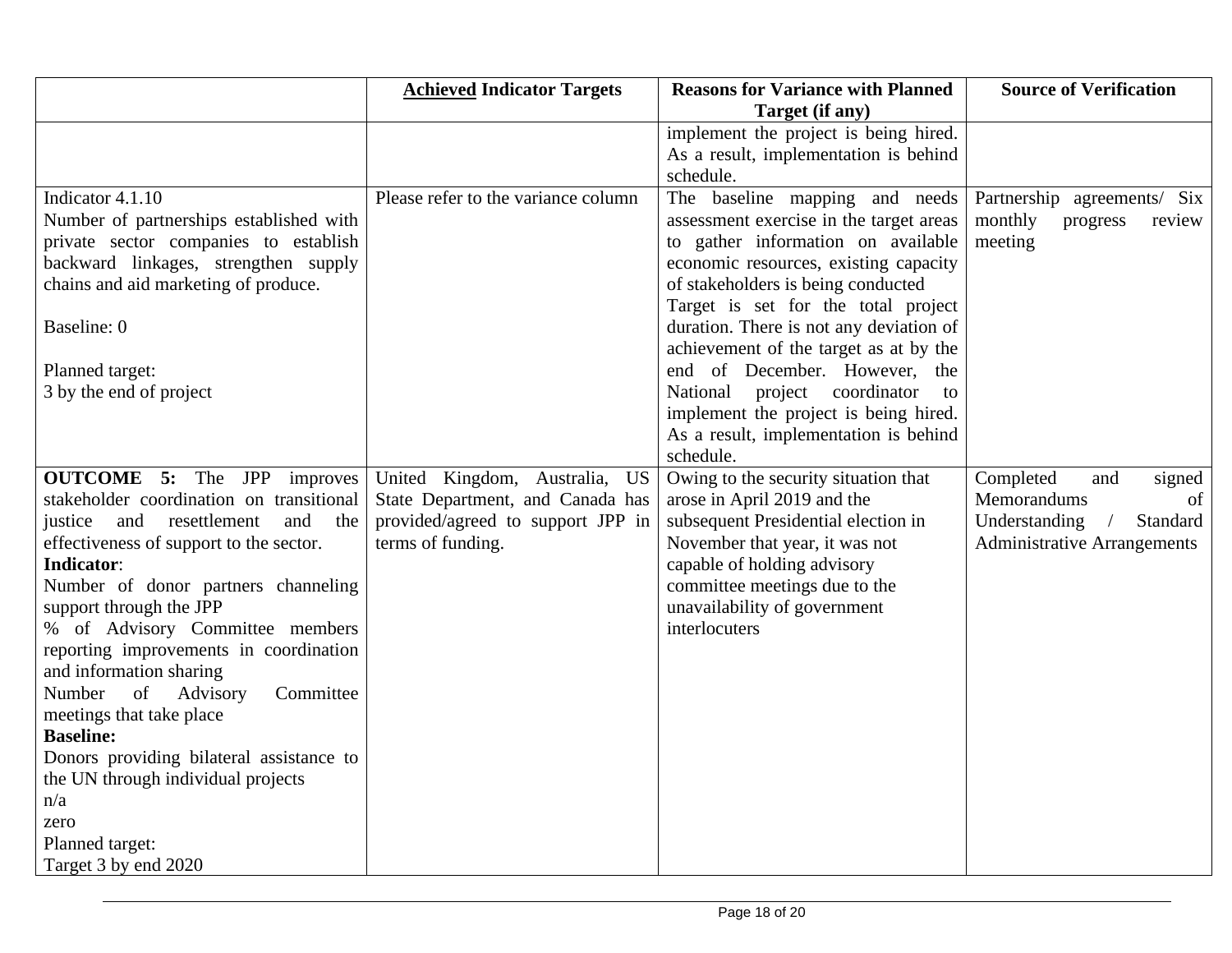|                                                                                                                                                            | <b>Achieved Indicator Targets</b> | <b>Reasons for Variance with Planned</b><br>Target (if any) | <b>Source of Verification</b> |
|------------------------------------------------------------------------------------------------------------------------------------------------------------|-----------------------------------|-------------------------------------------------------------|-------------------------------|
| 100%                                                                                                                                                       |                                   |                                                             |                               |
| At least two meetings per calendar year<br>(i.e. January to review end of year report,  <br>and work plan for the year and mid-year<br>to review progress) |                                   |                                                             |                               |